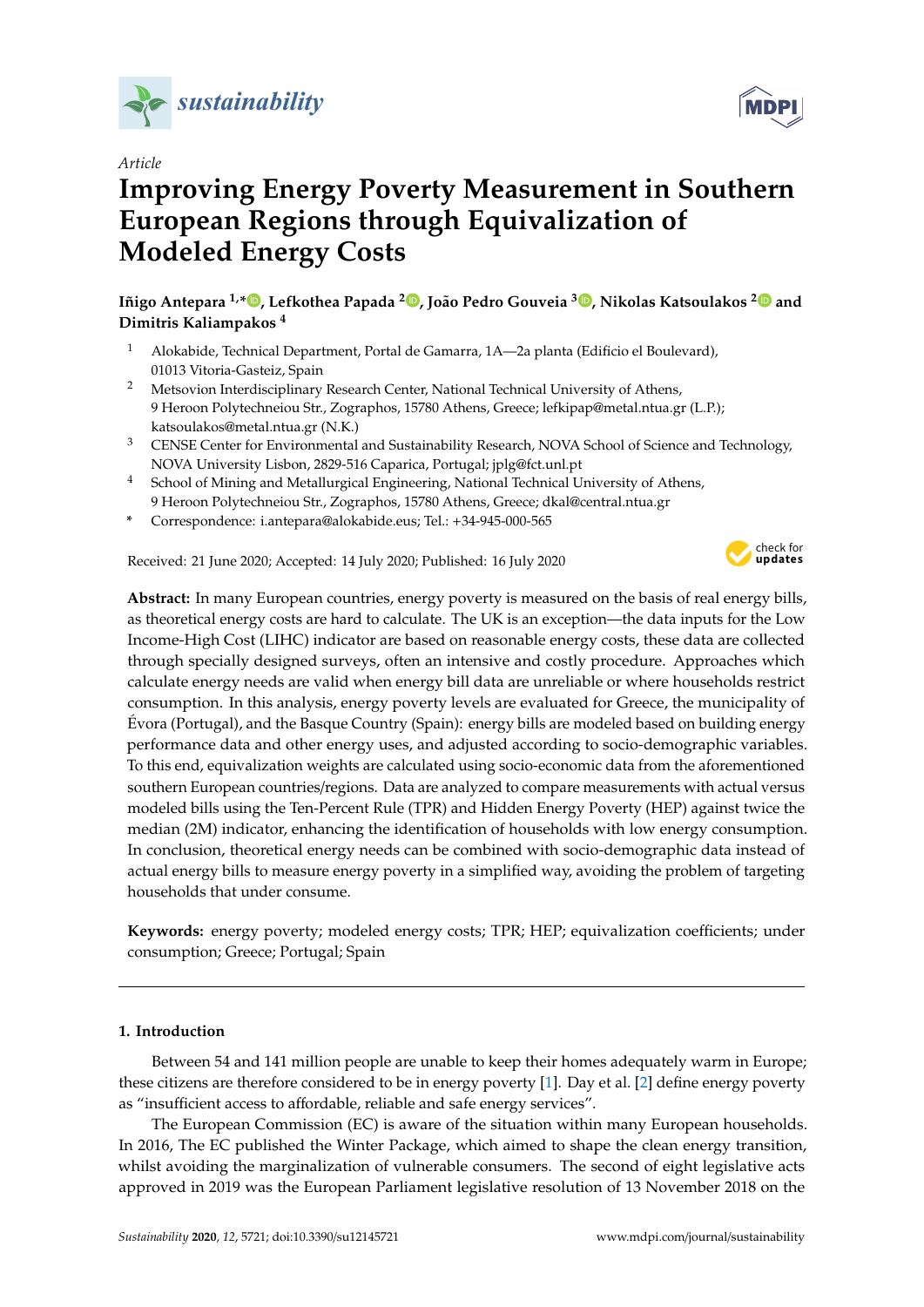proposal for a directive of the European Parliament and of the Council amending Directive 2012/27/EU on energy efficiency, which states that "the Union's energy efficiency policies should be inclusive and should therefore ensure accessibility to energy efficiency measures for consumers affected by energy poverty".

The EU Energy Poverty Observatory (EPOV) [\[3\]](#page-18-2) initiative was launched by the EC to assist Member States (MS) in their efforts to mitigate energy poverty. One of its tasks is to define useful indicators to track the energy poverty situation across Europe. The common indicators proposed by the EPOV are [\[3\]](#page-18-2):

- Arrears on utility bills, share of (sub-) population having arrears on utility bills, based on self-reported experiences of limited access to energy services (i.e., EU-Statistics on Income and Living Conditions (SILC) data);
- Low absolute energy expenditure  $(M/2)$ , share of households whose absolute energy expenditure is below half the national median, based on household income and/or energy expenditure data (i.e., Housing Budget Survey (HBS) data);
- High share of energy expenditure in income (2M), proportion of households whose share of energy expenditure in income is more than twice the national median share, based on HBS data;
- Inability to keep home adequately warm, share of (sub)population not able to keep their home adequately warm, based on EU-SILC data.

As acknowledged by previous research [\[4–](#page-18-3)[6\]](#page-18-4), measuring and monitoring energy poverty is challenging. The multidimensionality of the condition means that it is not captured through a single indicator, and there is also a lack of relevant and detailed key data that could be used for cross-country comparisons and for detailed regional analysis.

The first attempt to measure energy poverty was applied in the UK, using the Boardman [\[7\]](#page-18-5) methodology. This method, known as the Ten-Percent Rule (TPR), calculates the ratio between income and energy costs, where energy costs should not exceed 10% of household income. Energy costs are modeled rather than based on actual bills, and include space heating, domestic hot water (DHW), cooking, lighting, and additional electric appliances [\[8\]](#page-18-6). Critics of the method questioned the means of calculating energy costs [\[6\]](#page-18-4) and identified an underrepresentation of the impact of other variables, such as the improvement of energy efficiency [\[9\]](#page-18-7). Additionally, Boardman's 10% approach was designed for the UK, so its relevance may vary between different countries and income levels [\[6\]](#page-18-4).

In 2012, the UK revised the definition and adopted the methodology developed by Hills [\[9\]](#page-18-7), known as the Low Income-High Cost (LIHC), based on reasonable energy costs. Hills considered two additional criteria to measure energy poverty [\[10\]](#page-18-8): to identify low-income households living in inefficient dwellings as fuel-poor, and a self-reported, subjective index. Hills [\[9\]](#page-18-7) finally recommended the energy poverty indicator was based on reasonable energy costs, and in doing so, the LIHC is regarded as a benchmark for 'objective' expenditure- and income-based indicators [\[11\]](#page-18-9). The main point is that energy poverty centers on a lack of sufficient warmth and space heating [\[12\]](#page-18-10), arguably the most important domestic energy service, as a consequence of the well-known implications of living in a cold home for physical and mental health. The basis of the Hills methodology [\[9\]](#page-18-7) is that well-insulated dwellings require less energy to maintain a prescribed indoor thermal comfort and this can be accounted for in building energy modeling techniques [\[10\]](#page-18-8).

Although the Boardman method also uses modeled energy costs instead of actual bills, in the words of Hills, this is the major advantage of this type of methodology [\[10\]](#page-18-8). The main difference between both methods is that Hills proposed to fix the energy poverty threshold at the median energy expenditure. The BRE Domestic Energy Model (BREDEM) modeling tool, using data from the English Housing Survey (EHS), is applied to calculate the threshold of the median modeled bill [\[13\]](#page-18-11), avoiding energy costs related to unheated spaces, e.g., due to excessive size of the building, using various heating regimes dependent on the age of the household and employment status, and adjusting for the number of occupants. A standard heating pattern, i.e., assuming that during usual working hours the house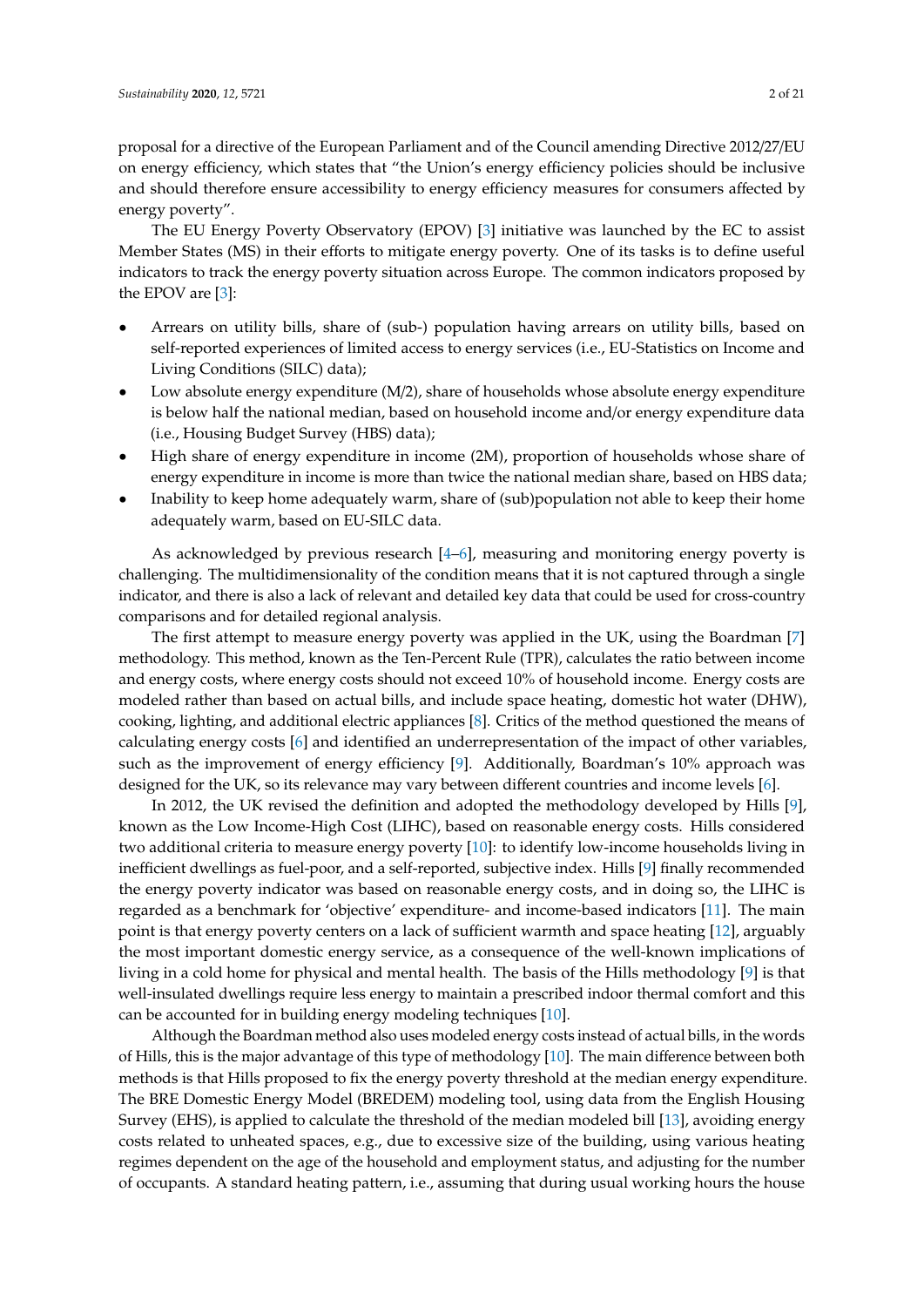is empty, does not apply, in particular for the vulnerable, e.g., the elderly or those caring for young children [\[13\]](#page-18-11). For these cases, the full heating regime was introduced in the UK methodology. Size and number of occupants is also important; therefore, for under-occupied dwellings, partial standard/full heating regimes were included. Initially in the LIHC definition, the addition of non-heating energy uses was not clear [\[14\]](#page-18-12); following the unpacking of the methodology used to generate the UK's annual fuel poverty statistics these measures became more prominent. The steps involved in this methodology can be summarized as follows: income is measured without considering housing costs, the so-called after housing costs [\[15\]](#page-18-13), the dynamic 2M is used for the affordability threshold. Then, the 'fuel poverty gap' is added as an additional indicator in order to consider the difference, in monetary terms, between the modeled expenditure for an energy poor household and the expenditure required to remove that household from energy poverty. Subsequently, once modeled energy (and housing) costs are deducted, those whose income is not within the 60 per cent median range are identified as energy poor [\[10\]](#page-18-8).

Hills [\[9\]](#page-18-7) included both energy bills and income details, and identified that they should be adjusted so that comparison to a single threshold is possible for households with different numbers of occupants, known as 'equivalization' of income measurement. Equivalization allows comparison on the same scale between households of different composition and size: decreasing the expenses of multiple person households and increasing the expenses of single person households in order to make them comparable. Income equivalization for the Organization for Economic Co-operation and Development (OECD) countries was depicted by [\[16\]](#page-19-0): as 1 head, 0.5 other adult, 0.3 children under 14. In the UK methodology, income is equivalized after the discounting of housing costs [\[13\]](#page-18-11).

To secure a good level of capabilities, the necessary amount of energy services is dependent on household size and the climate, as previously described, but also specific individuals' needs and circumstances—e.g., whether they are older, disabled, very young, or ill [\[2\]](#page-18-1). To account for this effect, notwithstanding heating regimes, Hills included the equivalization of energy costs. Initially, using the same factors used for income (adapted from the modified OECD scale), but as the relationship to household of size energy costs and general living costs are not the same, the idea was later rejected [\[9\]](#page-18-7). For instance, if the number of occupants increases by one person in an identical space, heating use would vary very little, while the cost of living would increase [\[9\]](#page-18-7). Furthermore, the energy demands of specific consumers can exceed the average as a result of socio-demographic factors, which can lead to their being identified as vulnerable, i.e., if they experience difficulties when accessing energy [\[17\]](#page-19-1). If those vulnerable characteristics are to be included, additional adjustments are needed, resulting in the equivalized theoretical energy costs. The equivalization factors for energy costs are reviewed periodically, based on three years of required fuel cost data from the EHS, but not on an annual basis [\[13\]](#page-18-11).

On the differences between indicators, TPR is an absolute indicator, while LIHC is relative. Both TPR and LIHC have their drawbacks:

- TPR is a fixed ratio and very sensitive to energy prices [\[9\]](#page-18-7);
- LIHC—smaller homes are excluded from the definition, where increases in energy prices no longer have an impact on the indicator [\[18\]](#page-19-2). The indicator also has a doubly-relative character, which makes it very difficult to isolate causes and effects in the process of analysis [\[19\]](#page-19-3).

The tendency of the Hills LIHC indicator to identify low income households living in smaller dwellings was described by Moore et al. [\[20\]](#page-19-4). There is a disproportionate representation of households experiencing difficulty paying energy bills, and consequently under-spending on energy, resulting in lower indoor temperatures. Accounting for dwelling size is therefore critical, and a slightly different equivalization method was subsequently proposed, this method is dependent on occupancy and the dwelling size-useable floor area  $(m^2)$  [\[20\]](#page-19-4).

Dwelling size is a key factor contributing to high energy bills, therefore, in an attempt not to underestimate this effect, the adjustment of energy costs for dwelling size was deemed inappropriate by the UK Government [\[13\]](#page-18-11). This is coherent with other approaches, e.g., L'Observatoire National de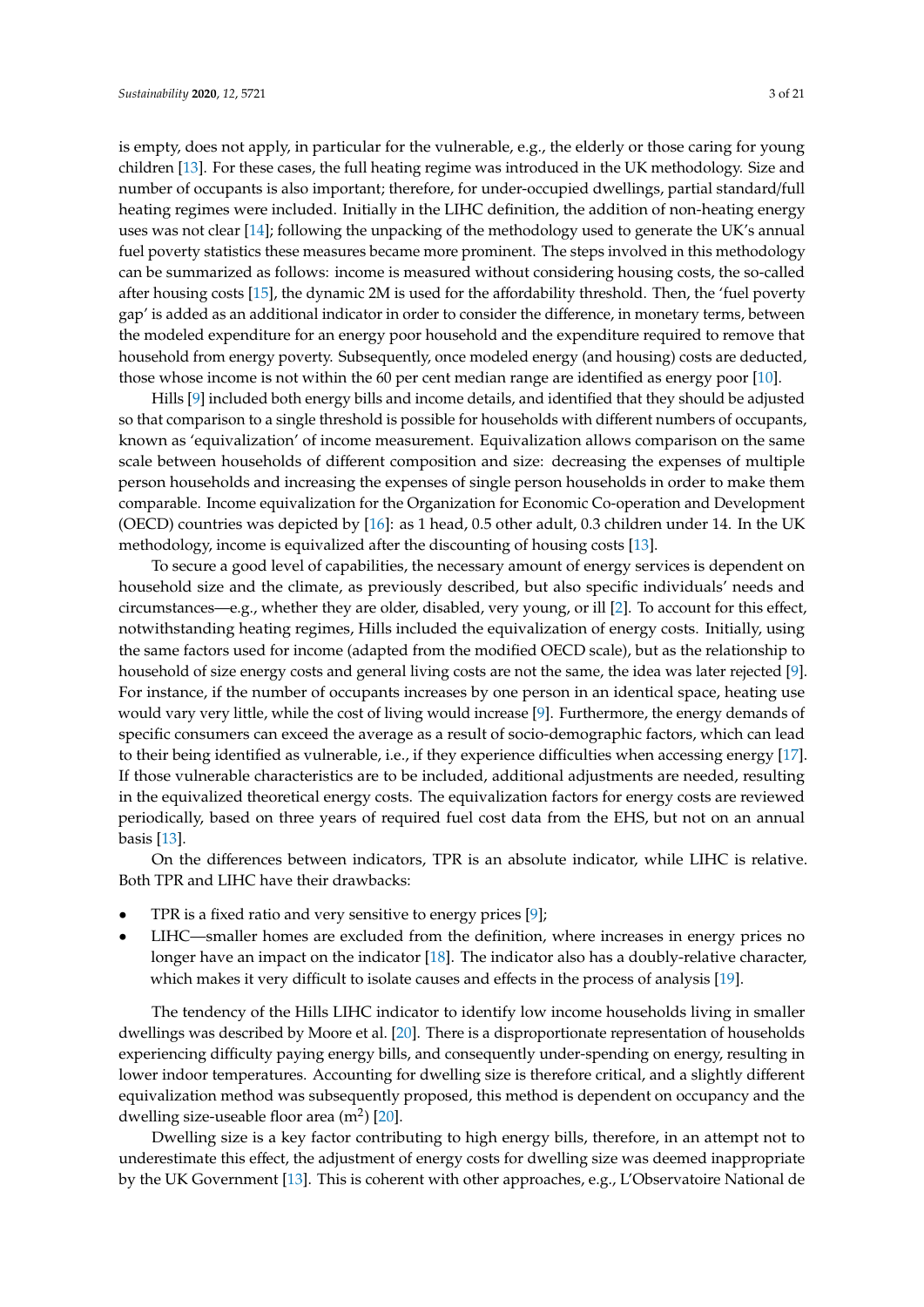la Précarité Énergétique (ONPE) statistics [\[21\]](#page-19-5), where the effect of occupancy on energy costs is less than the impact of size of living space.

Hills argues that, as energy prices change, the TPR results in thousands of households moving in and out of energy poverty [\[15\]](#page-18-13). In comparison, the LIHC gives stable results over time, and also across countries. This does not seem to be realistic with regard to the effect of energy prices and other variables: energy prices are comparable throughout the EU, energy efficiency is only dramatically superior in Nordic countries, with climate being the only factor which makes a significant difference regarding energy needs. To face their most severe weather, Finland, Norway, and Sweden impose higher energy efficiency standards [\[22\]](#page-19-6), consequently heating costs are usually lower, and given that these costs are the most significant contributor to energy expenses, energy poverty indexes should be lower, as average income is higher. In Finland and Sweden, the "keep warm" subjective index is lower than 3% [\[23\]](#page-19-7), whereas 2M retains the 15% of energy poor calculated for other European countries. In southern European countries, heating costs are high despite comparatively good weather conditions, and the "keep warm" indicator is greater than 20% in Greece and Portugal due to lower mean income, as shown in Table [1](#page-6-0) for 2M. Unexpectedly, 2M remains around 15%.

The LIHC has been considered in other EU Member States as a benchmark indicator for official energy poverty statistics [\[11\]](#page-18-9). Rademaekers et al. [\[5\]](#page-18-14), however, state that instead of reasonable/modeled/ theoretical energy costs, real/actual energy costs are usually used as the proxy to calculate heating expenses from official statistics. The data needed for the Hills method/LIHC indicator are provided by specially designed UK surveys; this resource-intensive and costly procedure can involve data which are difficult to obtain, making the whole process expensive. In Portugal, Spain, and Greece, for example, the current methodologies using energy poverty measurements are the following:

- Greece: no official method to identify energy poverty. The "inability to keep home adequately warm" index is monitored annually by the Hellenic Statistical Authority;
- Portugal: no official method to identify energy-poor households;
- Spain: the only available statistics at a national level are not provided by an official institution, but thanks to the Association of Environmental Sciences (Asociación de Ciencias Ambientales, ACA) [\[24\]](#page-19-8), although using actual bills.

The EPOV performs energy poverty measurements in those three countries, and 23 more [\[25\]](#page-19-9), based on HBS data. So, using actual energy bills.

Approaches using theoretical energy costs can be found in other countries. In France, where the production of statistics by ONPE is a resource intensive process, the indicators do not reply on modeled invoices. Moore [\[18\]](#page-19-2) found the use of actual energy bills controversial, considering this variable as a poor indicator for energy poverty. After analyzing data on actual energy use, most households do not live at the temperatures assumed in modeling [\[15\]](#page-18-13). In particular, the lowest income decile appear to be living at temperatures below the "adequate" threshold [\[15\]](#page-18-13). Moore [\[18\]](#page-19-2) identified that low-income householders stay in cold dwellings because they spend significantly less on fuel than required. Difficulty identifying households which under-consume energetically is widespread among most Member States; according to Florio and Teissier [\[26\]](#page-19-10), it is difficult to identify the presence of energy restrictions, indicating lower real expenditure. Palma et al. [\[27\]](#page-19-11) also addressed this issue of under consumption through a detailed analysis of regional energy performance gaps for the city of Évora.

The use of modeled energy costs, however, led researchers to include normative criteria in energy poverty characterization, resulting in the idea of factoring for "access to adequate energy services", given that adequacy is a normative concept  $[6]$ . The justification for this approach is that modeled energy bills are related to indoor temperatures, and these temperatures are related to health problems. However, while it is difficult to know what indoor household temperature conditions are, calculating energy costs with building efficiency data is the best way to avoid this targeting problem. It is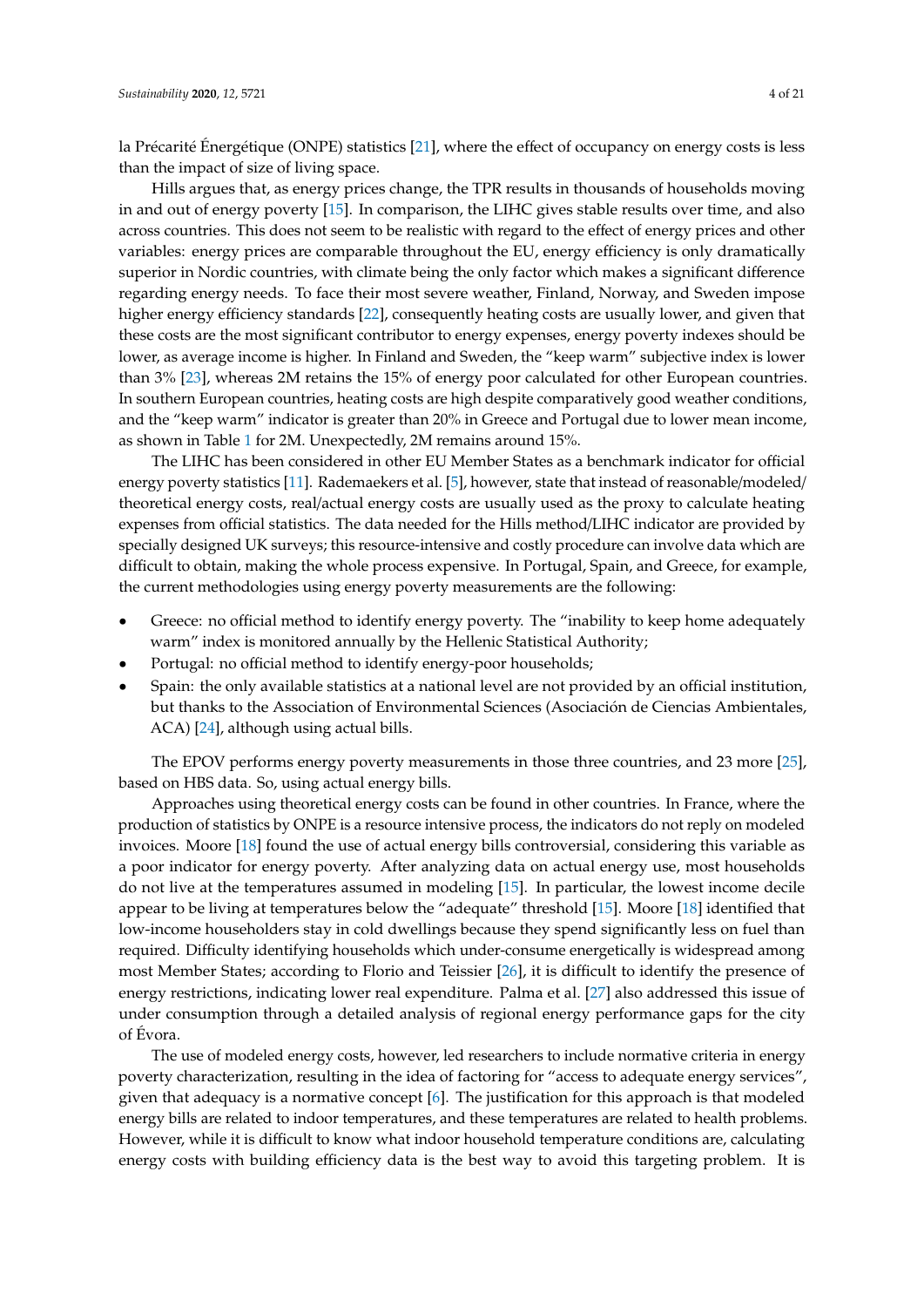therefore assumed that this problem does not exist in the UK, and consequently, the LIHC methodology prioritizes energy efficiency measures as the appropriate solution [\[28\]](#page-19-12).

As an alternative to solve this problem of targeting, the Hidden Energy Poverty (HEP) index is used in Belgium [\[29\]](#page-19-13): households with an energy expenditure lower than 50% of the national median are also considered to be in energy poverty. In 2013, the index identified a notable 4.6% of the population as energy-poor. The application of this index highlights a new targeting problem, which can be clearly identified in the following two cases:

- Highly efficient buildings cause their inhabitants (be they low- or high-income households) to be considered as energy-poor by the HEP due to the low energy costs resulting from a well-insulated building;
- When comparing areas with different energy demands due to climate, those who reside in areas with a less severe climate may be considered as being in energy poverty.

Thus, although the HEP addresses the problem of targeting, it causes a problem of its own. A driver in the search for alternatives is the various drawbacks associated with the Hills LIHC indicator; i.e., Moore [\[20\]](#page-19-4) criticized its complexity and proposed several improvements, e.g., not excluding low energy costs. Notwithstanding the methodology in UK, there are few studies dealing with the use of theoretical energy costs. With the aim of addressing this gap, Imbert et al. [\[21\]](#page-19-5) used the French 3CL-method for modeling energy costs to investigate whether it is possible, in countries where data availability is limited, to transfer energy poverty indicators based on required energy needs.

In Greece, as in other European countries, the use of actual energy expenses underestimates the measure of energy poverty. Moreover, self-declared data are not reliable, as they often also include fuel consumed for transportation. To solve these problems, Papada and Kaliampakos [\[30,](#page-19-14)[31\]](#page-19-15) used modeled energy consumption as a variable for assessing energy poverty. There were 12 parameters that were taken into account in the Stochastic Model of Energy Poverty (SMEP) model used, e.g., heating-degree-days, coefficient of performance of heating systems, heating price, heat transfer coefficient. In Portugal, Gouveia et al. [\[4,](#page-18-3)[32\]](#page-19-16) showcased for all Portuguese civil parishes how a multidimensional energy poverty vulnerability index could be used, while combining information from buildings' energy performance (i.e., energy needs), final energy consumption, climate variables, and representative socio-economic indicators.

In France, based on the survey for Housing Performance, Equipment, Needs, and Uses of Energy PHEBUS (L'enquête Performance de l'Habitat, Équipements, Besoins et USages de l'énergie), a simplified approach by income and the French energy performance label DPE (Diagnostic Performance Energétique) was explained by Florio and Teissier [\[26\]](#page-19-10) for energy poverty evaluation. This approach employs the relatively simple method of setting a minimum energy performance standard for the buildings (and working with the first five deciles of income, for example), similar to the Hills alternative proposal explained above. Theoretically, if the energy performance of all homes was at maximum efficiency, and if energy prices were the same for all households, energy poverty and income poverty assessment would achieve the same results [\[10\]](#page-18-8). DPE, however, is only compulsory when renting or selling a property, with DPE being calculated for only 3.6 million buildings in France in 2018, and not for the remaining building stock. Non-heating expenses are not included in this method, except perhaps DHW, despite there being a strong case for revaluating the significance of non-heating energy-uses [\[14\]](#page-18-12).

This proposal has the potential to contribute to the development of an alternative approach to the current energy poverty measures with actual energy expenses; if energy efficiency standards for buildings could be made uniform across countries, this methodology could be adapted for the national indicators of each country. Theoretical energy needs are the focus of this paper, where modeled energy bills will be calculated based on building energy performance data and non-heating energy-uses, and subsequently adjusted according to socio-demographic variables, by using equivalization weights using the Hills [\[9\]](#page-18-7) methodology. Data from three southern EU regions, i.e., Greece, Évora municipality,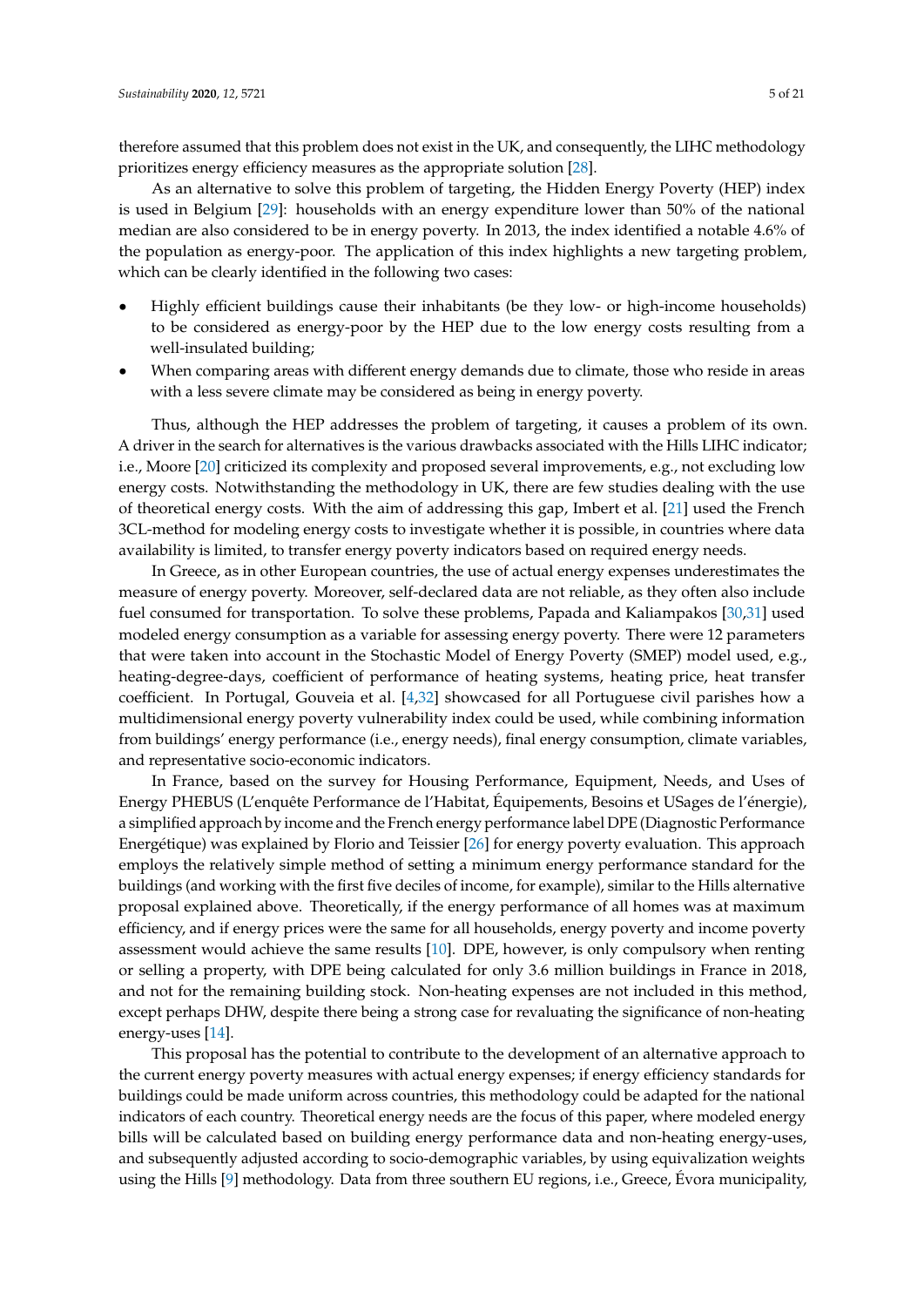and the Basque country, will be used as case studies, with econometric analysis applied to calculate equivalization coefficients. The proposed methodology for calculating energy costs and calculations

will be applied to the TPR indicator, simplifying the process to a certain extent, but not to the degree of the French DPE approach. The same approach applied to the HEP indicator facilitates the identification of households that under-consume. In order to avoid accounting for higher incomes, a cap on incomes that fall within the first five deciles can be set. This approach will avoid inaccuracies in the identification of energy-poor households.

In the remaining sections, drawing on data from different European regions, this paper will focus on measuring energy poverty following the methodology above. The remainder of the article is structured as follows: in the following section the methodology will be outlined and data sets from Greece, and the Portuguese and Spanish regions will be presented. The methodology for the econometric analysis will then be described, including an explanation of why the present work is carried out using the 2M, TPR, and HEP indicators. The results of the analysis are introduced, and subsequently the key findings and discussion are presented, highlighting how the TPR and HEP indicators can improve the identification of vulnerable homes through the use of theoretical energy costs. The article concludes with some implications for policymakers.

#### **2. Methodology**

In this section, details of the countries selected for the case study are provided, the methodology used for measuring energy poverty is explained, and datasets that will be tested are characterized.

#### *2.1. Case Studies Description*

Three case studies were used from southern Europe (i.e., Greece, the city of Évora in Portugal, and the Basque region in Spain) to showcase the methodology, presenting interesting variations in climate characteristics, income levels, and energy prices. Case study selection was based on the presence of under-consuming and availability, in some cases even those with no heating were included. The data from Greece originated from a survey performed by Papada and Kaliampakos [\[33\]](#page-19-17) covering the whole country. For Portugal, a door-to-door survey in the municipality of Évora was used. Information on the survey conducted, type of data collected, and key insights are available in Gouveia et al. [\[34\]](#page-19-18). Spanish data originated from social housing in the Basque region, accessible through the public company's databases. Used here for the first time, it was collected in 2019, comprising data from 2018.

A summary of the most relevant variables can be found in Table [1.](#page-6-0) Population data were sourced from Eurostat [\[35\]](#page-19-19) for Greece, Portugal, Spain, and the Basque country, and PORDATA for Évora municipality [\[36\]](#page-19-20). The number of households was taken from Eurostat [\[35\]](#page-19-19) (lfst\_hhnhtych) for Greece, Portugal, and Spain, Eustat [\[37\]](#page-19-21) for the Basque country, and PORDATA for Évora municipality [\[36\]](#page-19-20). Climate variables were heating degree days (HDD) and cooling degree days (CDD) calculated at 15.5 ◦C. Energy prices, including taxes for households (band for electricity between 2500 and 5000 kWh/yr. and for gas between 20 and 200 GJ/yr.) were taken from the Eurostat [\[35\]](#page-19-19); average gas (nrg\_pc\_202) and electricity prices (nrg\_pc\_204) for the years 2016–2018. The income variable for the countries represented the adjusted gross disposable income of households per capita taken for Eurostat, while data for the city of Évora were taken from Portuguese National Statistics Office (INE) [\[38\]](#page-19-22), and from Spanish INE for the Basque country [\[39\]](#page-19-23). The most relevant energy poverty indicators for Greece, Portugal, and Spain were taken from the EPOV database for latest data available [\[25\]](#page-19-9), and referred to a percentage of the population. There were no official data available for energy poverty levels in the city of Évora, but ACA included disaggregated results for Spanish regions when calculating energy poverty indicators for Spain with data of 2016 [\[24\]](#page-19-8).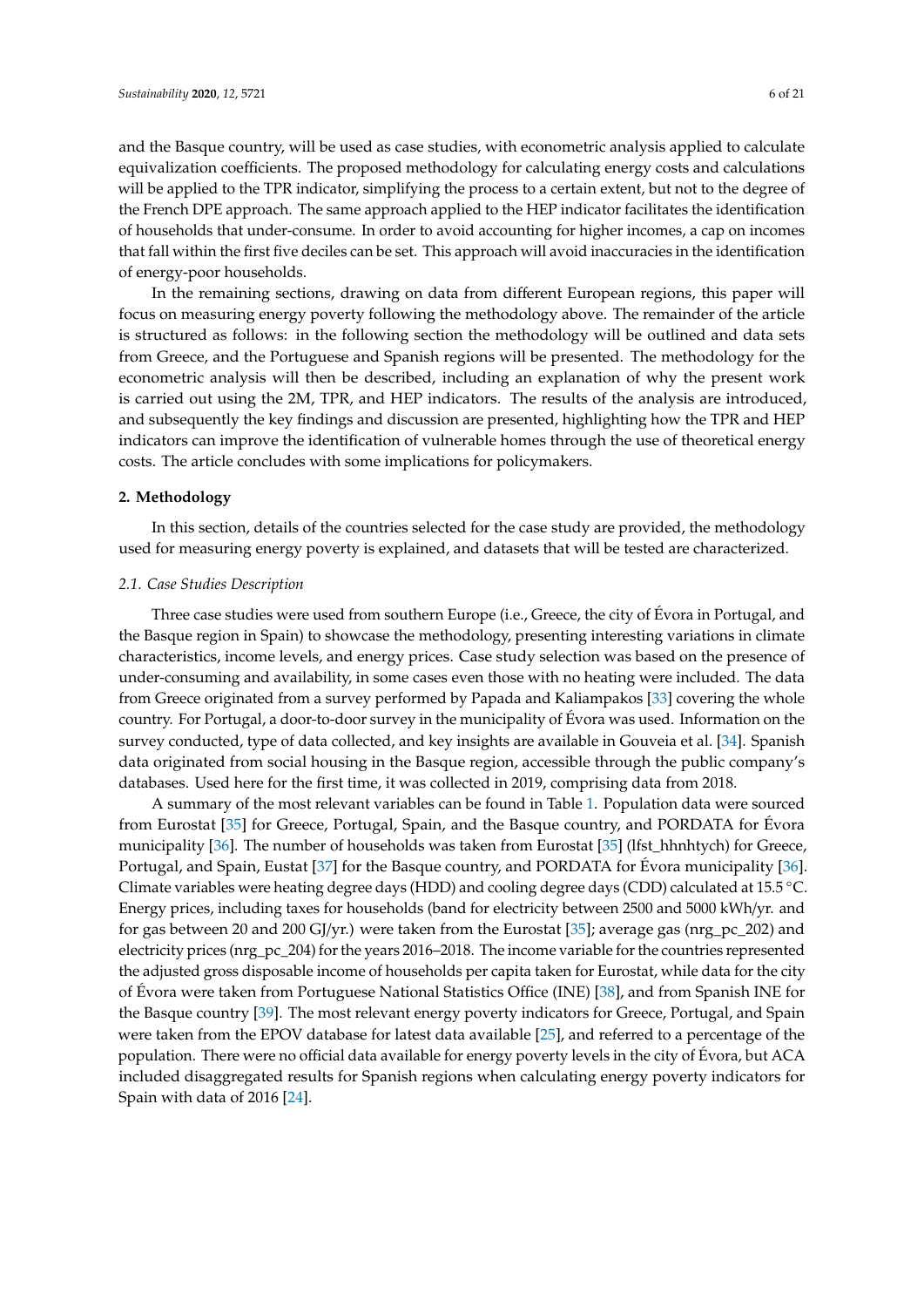|                                                                                           | Greece          | Portugal     | City of Évora            | Spain               | <b>Basque Region</b>   |
|-------------------------------------------------------------------------------------------|-----------------|--------------|--------------------------|---------------------|------------------------|
| Population 2018 <sup>1</sup>                                                              | 10,741,165      | 10,291,027   | 52,664 <sup>2</sup>      | 46,658,447          | 2,170,868              |
| Number of households 2018 <sup>1</sup>                                                    | 4,348,100       | 3,910,800    | 29,812 <sup>2</sup>      | 17,384,300          | 1,054,610 <sup>3</sup> |
| HDD (inland) $21084$                                                                      | 1390 (Ioannina) |              | 1050                     | 1500 (Madrid)       | 1980 (Vitoria)         |
| HDD (coast) $20184$                                                                       | 650 (Athens)    | 675 (Lisbon) |                          | 970 (Barcelona)     | 955 (Bilbao)           |
| CDD (inland) $20184$                                                                      | 1060 (Ioannina) |              | 1185                     | 1355 (Madrid)       | 535 (Vitoria)          |
| CDD (coast) $20184$                                                                       | 1675 (Athens)   | 970 (Lisbon) | $\overline{\phantom{a}}$ | 1340<br>(Barcelona) | 875 (Bilbao)           |
| Electricity price, $€$ per kWh,<br>$2016 - 2018$ <sup>1</sup>                             | 0.168           | 0.228        | 0.228 <sup>5</sup>       | 0.23                | 0.23 <sup>5</sup>      |
| Gas price, $\epsilon$ per kWh,<br>$2016 - 2018$ <sup>1</sup>                              | 0.059           | 0.081        | $0.081$ <sup>5</sup>     | 0.077               | $0.077\,{}^{5}$        |
| Adjusted gross disposable<br>income of households per<br>capita, 2016, $\xi$ <sup>1</sup> | 14,622          | 17,686       | $16,644$ <sup>7</sup>    | 19,216              | 25,121 $^6$            |
| High share of energy<br>expenditure in income (2M)<br>Population $(\%)$ , 2015 $8$        | 16.3            | 15.1         | n/a                      | 14.2                | 9.0 <sup>9</sup>       |
| Low absolute energy<br>expenditure (M/2), Population<br>$(\%)$ , 2015 $8$                 | 12.8            | 6.8          | n/a                      | 13.0                | 5.0 <sup>9</sup>       |
| Inability to keep home<br>adequately warm, Population<br>$(\%)$ , 2016 <sup>8</sup>       | 29.1            | 22.5         | n/a                      | 10.1                | 6.0 <sup>9</sup>       |
| Arrears on utility bills,<br>Population $(\%)$ , 2016 <sup>8</sup>                        | 42.2            | 7.3          | n/a                      | 7.8                 | $6.0\,$ $^9$           |

<span id="page-6-0"></span>**Table 1.** Summary of most relevant variables in Greece, Évora municipality (Portugal), and Basque region (Spain).

<sup>1</sup> Eurostat 2018 [\[35\]](#page-19-19), <sup>2</sup> PORDATA [\[36\]](#page-19-20), <sup>3</sup> Eustat [\[37\]](#page-19-21), <sup>4</sup> https://[www.degreedays.net](https://www.degreedays.net/)/ calculated at 15.5 °C, <sup>5</sup> Market at national level,  $^6$  <www.ine.es> [\[39\]](#page-19-23),  $^7$  <www.ine.pt> [\[38\]](#page-19-22),  $^8$  EPOV [\[25\]](#page-19-9),  $^9$  ACA [\[24\]](#page-19-8).

With regard to the differences across countries, HDDs are higher in Spain, both inland and coastal areas. When comparing countries and regions, the Basque inland is colder than Madrid, and the city of Évora is considered average, as the Portuguese inland regions do not vary significantly in terms of altitude. The CDDs are greatest for the coastal areas of Greece and Spain, as the Spanish inland region is as hot as the coastal area during summer and the Greek inland area much colder. The Basque country is much colder than the rest of Spain during summer. Overall, with regard to climate data, the city of Évora is representative of the Portuguese inland regions, while the Basque region is one of the coldest in Spain.

Average income is highest in Spain and lowest in Greece; the same applies to household energy prices. The disposable income in the city of Évora is only slightly below the national average. Comparatively, however, income in the Basque region is the highest.

The energy poverty indicators take similar values when using relative methodologies, i.e., for 2M around 15%, but the self-perceived "inability to keep home adequately warm" is different across countries, following the inverse order of mean income. The "arrears on utility bills" indicator is disproportionately high in Greece. In the absence of official data for Évora, the only analysis on energy poverty analysis for Portuguese regions was conducted by Gouveia et al. [\[4\]](#page-18-3). In this study, the Energy Poverty Vulnerability Index (EPVI) was used to map and rank vulnerability to energy poverty in all Portuguese regions, both in the winter and in the summer. Their latest results revealed that the municipality of Évora is ranked 271st (for winter vulnerability) and 287th (for summer vulnerability) of a total of 308 municipalities. These results show that Évora is on the lower end of the vulnerability spectrum in the heating and cooling seasons, this can be explained by a higher adaptive capacity and lower energy performance gaps in comparison with other Portuguese regions. Finally, for the Basque country, very probably as a result of higher disposable household incomes, all the energy poverty indicators are lower.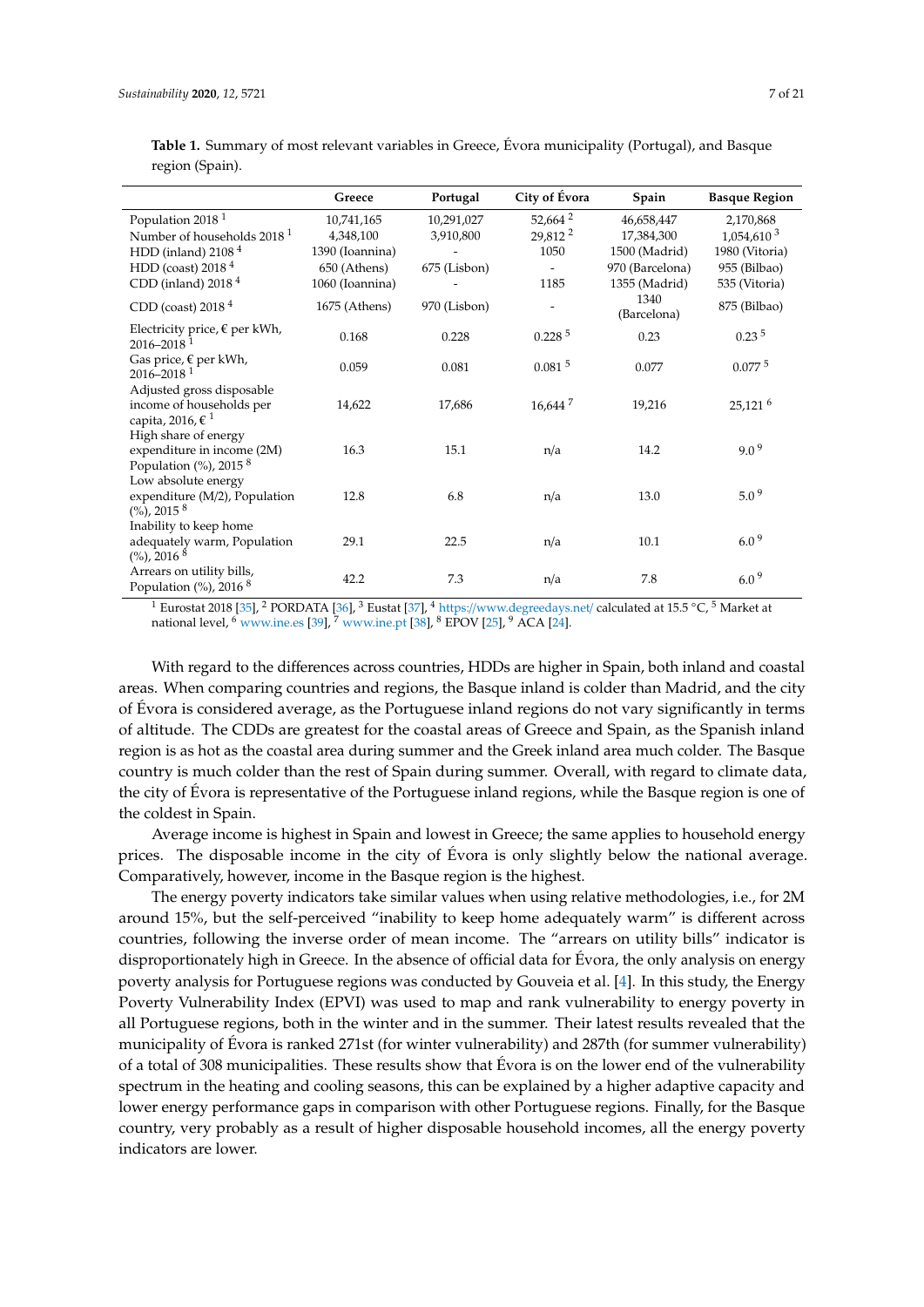To summarize, while the city of Évora is representative of Portugal regarding climate and income, the energy poverty levels are lower. The results of the Basque Country are not representative of the rest of Spain, due to the colder climate, higher incomes, and lower energy poverty levels.

#### *2.2. Research Method*

The research hypothesis tested in the following section contests that modeled energy bills can be adjusted to actual energy expenses according to socio-demographic variables. Certain sociodemographic variables increase energy needs, for example, householders maintaining higher indoor temperatures and/or spending longer periods of time at home, the make-up of such households usually includes: (a) children under 18 years old, and (b) elderly and/or pensioners [\[13\]](#page-18-11). These households also very often include unemployed people and/or a dependent householder.

For this reason, analysis to find correlations between actual energy bills and socio-demographic variables was first performed using data from Greece, and two regions in Portugal and Spain. The correlations between each of the variables and actual energy bills were accepted or rejected using Spearman and Pearson analyses.

Subsequently, equivalization weights were calculated through an econometric analysis, so as to adjust socio-demographic variables with the actual energy expenditure and theoretical energy costs based on the available data, explained in the next section. A positive correlation between a variable and the actual energy consumption, e.g., a higher occupancy usually means higher energy consumptions, should increase the modeled energy bills. Therefore, through the econometric analysis, equivalization weights for socio- demographic characteristics were calculated.

The proposed econometric model for the regression needed to calculate those equivalization factors is described in Equation (1):

Log(Actual energy bills) = 
$$
\beta_1 \times \text{Log}(\text{Modeled energy bills}) + \Sigma_i \beta_i x_i + \varepsilon_i,
$$
 (1)

where "Actual energy bills" is the dependent variable actual energy expenses, "Modeled energy bills" represents the energy costs calculated theoretically,  $x_i$  are the explanatory variables (occupancy, area. and the socio-demographic variables as binary variables, namely, the presence of children and/or elderly, also including pensioners/retired and unemployed wherever possible), and  $\varepsilon_i$  is the error term. In order to adjust the model,  $\beta_i$  coefficients are attained from the regression. This approach is the model commonly proposed, e.g., by [\[40\]](#page-19-24).

Heating/cooling energy needs will be explained in the next section, and they are introduced as kWh per dwelling. Sunikka-Blank and Galvin [\[41\]](#page-19-25) proposed using kWh per dwelling/year instead of using energy consumption per square meter (kWh/m<sup>2</sup>yr): they affirmed that in this way more information is given about consumers, as heating expenses depend on both the consumption per square meter and the size of the dwelling. ONPE also proposes both units to express the energy costs of the households, and for the case of LIHC/UC the equivalization considers household size and composition. However, the equivalization scale is not mentioned by ONPE [\[21\]](#page-19-5).

Area was included as a variable in the analysis, as it is a common explanatory variable of energy consumption [\[41\]](#page-19-25). Occupancy is the second common variable when analyzing energy consumption, for example, through the BREDEM modeling tool, as explained in the introduction.

The socio-demographic variables were binary variables, therefore multivariate regression was used. It was possible to calculate the percentage increase resulting from each of the variables, facilitating the calculation of equivalization weights for of each of the socio-demographic variables. In order not to calculate biased coefficients, since the objective was to obtain a modeled energy bill, this econometric analysis was performed for an average consumer for each of the countries, so that specific characteristics were not overrepresented, e.g., excessively low/high energy consumptions due to low/high income. In doing this, the aim of building modeled energy bills adjusted to vulnerability variables was realized.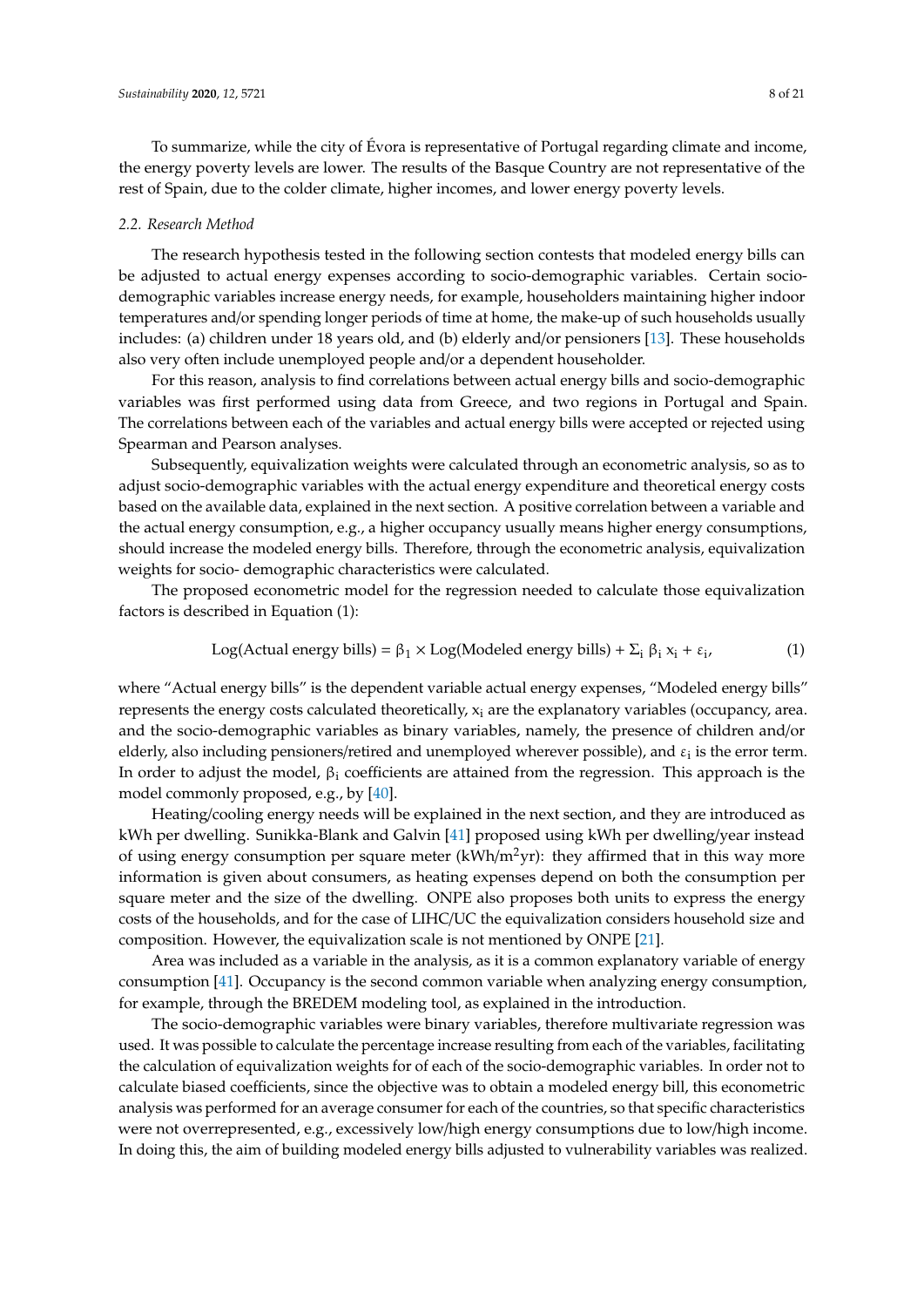In order to compare energy poverty levels using actual energy bills against reasonable energy costs, the obtained coefficients were incorporated in the modeled energy bills. The comparison between modeled energy bills with and without coefficients was also carried out. With regard to the indicator applied, although both the TPR and the LIHC have disadvantages, use of the former is justifiable. The introduction highlighted that, in inter-country comparison, 2M methodologies —including LIHC do not capture the impact of energy prices on heating bills over time, other impacts, such as differences, in climate data are also omitted. The TPR was considered a good alternative given that it is intuitively understood by many. Subsequently, the analysis to test the functionality of the current methodology was carried out by calculating the TPR using actual expenses versus modeled energy bills, with and without equivalization coefficients.

Additionally, this methodology for calculating reasonable energy costs can be used to identify those under consuming by comparing energy poverty measurements using actual expenses with measurements using theoretical energy needs adjusted with socio-economic variables. For Rademaekers et al. [\[5\]](#page-18-14), under-consumption occurred when households did not spend enough to achieve a certain standard of energy services. Here, the definition assumed for under consumption was similar to the HEP indicator, this is M/2, but referred to modeled energy costs, and introducing a cap on income, this is considering only the first five deciles. If HEP underlined the existence of self-rationing practices [\[29\]](#page-19-13), defined in HEP methodology as those consuming less than half the median (M/2), in an analogous manner, in this article it was assumed that a household was under consuming when consuming 50% of the theoretical energy cost or less. Considerations about using theoretical energy costs instead of actual expenses then applied equally to the HEP indicator.

## *2.3. Data Set*

Firstly, the data used in the correlation analysis are presented.

Regarding actual expenses, occupancy, size of the dwelling, and socio-economic variables, data sources for each country/region are provided below:

- For Greece, survey data from Papada and Kaliampakos [\[33\]](#page-19-17) comprise 400 households across all of Greece, with data available on actual and required energy costs, income, building characteristics (type and size, main heating system, year of construction, region, and altitude), and some social variables (occupancy and age ranges, gender and presence of pensioners and/or unemployed). Raw data were used for the analysis performed, as recalculation of energy costs with supplementary information was unnecessary. All data were complete. The correlations between actual energy expenses and the following variables were analyzed: young under 18 years old, pensioners, people over 60, and unemployed.
- In Portugal, a door-to-door survey of 388 households was performed in the municipality of Évora [\[34\]](#page-19-18). DHW was included as well as cooking, lighting, and electrical devices. Daily registry information from smart meters (2014–2017) was also available for this household dataset, therefore electricity consumption was retrieved for better understanding of the levels of consumption. Average electricity consumption in the sampled households was 3682 kWh [\[42\]](#page-19-26), which represents 44% of total energy consumption, i.e., the average total energy consumption is 8350 kWh; from this total, DHW is usually non-electric and reaches 2613.5 kWh on average, approximately half of the 3081 kWh for cooking comes from electricity, electrical appliances represent 1361 kWh in electricity, and lighting an additional 560 kWh. Average data were used to fill the information gaps in actual energy expenses, in cases where no real data were available. The sample of 388 households was reduced to a final sample of 219 households, as some data from the survey were incomplete. From those 219 households, occupancy in the city of Évora was unknown for three data points and m<sup>2</sup> for one data point. The under 18 variable was available in this case study, as was the under 4 category, both were therefore analyzed but only the first could be compared with Greek data. There were no data available for the over 60 category, with data instead being available for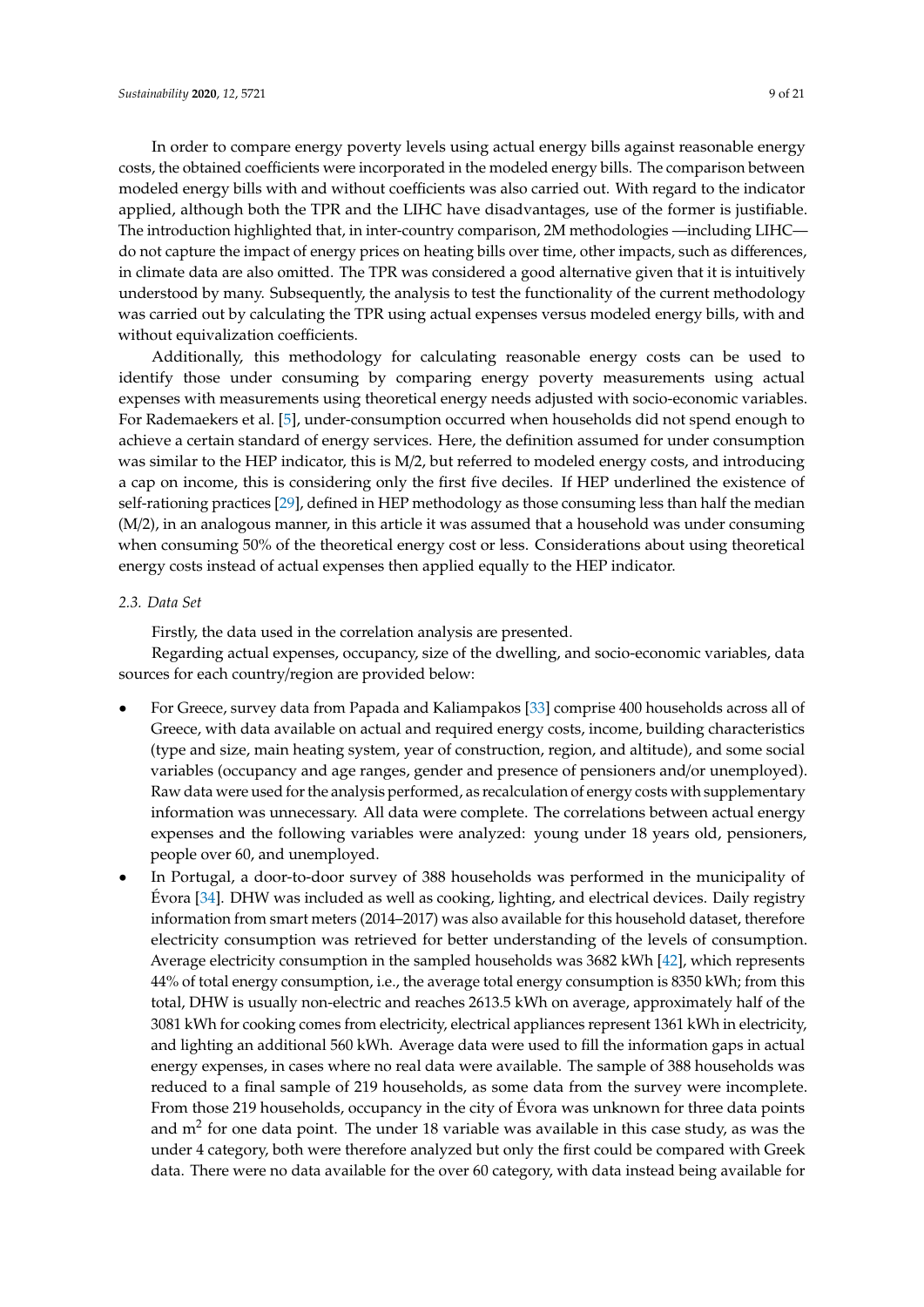the over 65 age group, there was no unemployment data available. Income data were available for analysis for only 145 households.

• In Spain, actual energy costs were taken from unpublished social housing data in the Basque region, including heating, DHW, and electricity. No cooling systems are installed in the building blocks. For all the tenants sharing a street number (same main entry to the building), only average (but real) electricity expenses were known. For the socio-demographic variables, occupancy was unknown for three data points. The analysis of the under 4, under 18, and over 65 categories was possible, but age registration is problematic at the Basque social housing company, Alokabide, as age data should be provided by the holder of the contract during the signing of the rental agreement, and often not all the occupants are registered. Our analysis revealed that data for the under 4s and the under 18s were only available for 489 households, and for 505 households for the over 65s. There were no unemployment data available.

In summary, with regard to the socio-economic variables, the age of the occupants was categorized into an under 18 group for all three cases, and an under 4 category (data for this group was only available for Portuguese and Spanish regions). Similarly, while it was possible to analyze the People over 65 category in Évora and the Basque country, in Greece data were only available for People over 60. Data for the Pensioner category was only possible for Greece and Évora, and an Unemployment category only for Greece.

Regarding the proxies of the econometric analysis, actual expenses, occupancy, size of the dwelling, and socio-economic variables were the variables explained above.

Theoretical energy costs were standardized to make comparable data from the different surveys, in the following way. The reasonable energy expenses for Greece and the Spanish case were calculated following the approach introduced by Papada and Kaliampakos [\[30\]](#page-19-14), where the required energy cost was calculated by applying the "Stochastic Model of Energy Poverty" (SMEP) to a representative sample of households in Greece, all of them characterized by the twelve input variables of the model, such as income, energy price, or physical characteristics of the buildings, to calculate space heating and cooling, DHW, cooking, lighting, and other electrical equipment. In brief, the SMEP model calculated energy needs for heating/cooling, electricity and DHW. Heating/cooling energy needs were obtained through degree-days and energy performance of the building, as shown in Equation (2):

$$
E_{\text{needs}} = \frac{H_{\text{tot}}}{n_{\text{H}}} \times \text{HDD} \times \frac{24}{1000},\tag{2}
$$

where  $H_{tot}$  is the coefficient of heat transfer due to convection and also ventilation—a good approximation is achieved by entering basic data for a building (area, type of building, year of house construction)—HDD is heating degree days (CDD for cooling degree days), and  $n_H$  is the efficiency of the heating energy system ( $n<sub>C</sub>$  for cooling).

- In the Greek case, required energy costs were already calculated by Papada and Kaliampakos [\[33\]](#page-19-17), including building characteristics (type and size, main heating system, year of construction), region, and altitude. To calculate energy needs in Greece, typical consumption values were taken for DHW, cooking and the rest of the data needed lighting and other electrical devices.
- For the city of Évora,  $H_{tot}$  was not available. To render the data compatible with Greek and Spanish datasets, energy needs for heating/cooling were obtained using energy performance calculations from a regional building sample, calculated based on the raw information areas, bearing structure, insulation type, windows type, etc., available in the energy performance certificates following a stationary approach, extensively described in Palma et al. [\[27\]](#page-19-11). The rest of the energy needs were taken from the averages outlined above.
- In the Basque region, theoretical energy costs were calculated using the methodology of Papada and Kaliampakos [\[30\]](#page-19-14). In this case, the energy performance of the buildings was taken from the overall heat transfer coefficient of the building envelope (U-value), very similar to  $H_{tot}$ . Climate data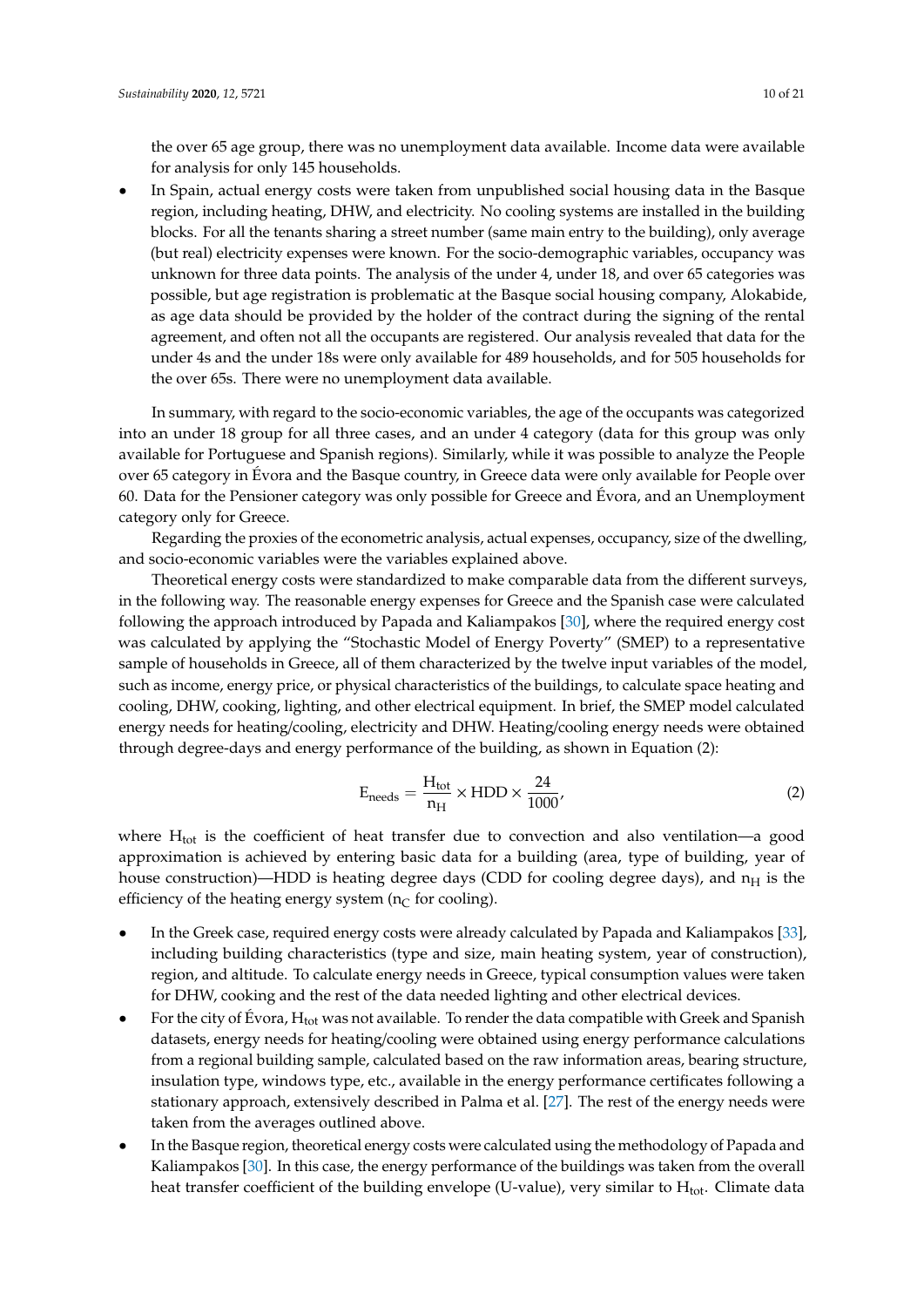(HDD and CDD) were available for each case. Data were sourced from multiple-occupancy buildings, therefore, required energy needs were recalculated for some of the dwellings, i.e., those with no heated spaces usually below a garage or commercial spaces to rent at street level need 60% more energy, and certain dwelling orientations—facing north increases consumption by 25% while facing south has no influence. On the contrary, there was no need to introduce modifications for top-floor dwellings under the roof. Theoretical needs for DHW were calculated according to the Spanish technical code of buildings CTE for multi-occupancy buildings [\[43\]](#page-19-27), 28 liters per day and person at a temperature of 60 ℃. Electricity needs were taken from average regional consumptions statistics (Basque entity for energy) [\[44\]](#page-20-0), 3100 kWh was included in the theoretical energy needs for electricity.

Given that the econometric analysis was performed for an average consumer for each of the countries, in the end this meant discarding some data, e.g., the lowest income levels were not considered so that excessively low energy consumptions were not overrepresented. The following data were used to calculate the theoretical energy needs:

- In the Greek case, according to the Real Disposable Household Income by Income Decile [\[45\]](#page-20-1), incomes over  $\epsilon$ 4000 and under  $\epsilon$ 30,500 were avoided, resulting in a dataset comprising 342 households for the econometric analysis;
- For Évora municipality, as only four income ranges were available, all data were taken into account;
- In the Basque region, as the data source was the social housing register for rental properties, low income households were over-represented:  $\epsilon$ 25,000 is the income cap for accessing social housing, but it is weighted depending on the number of householders, reaching up to  $\epsilon$ 50,000 for a household of eight members; the maximum in the data set was €38,000. Analysis of the entire dataset would lead to biased results. The average family income in the Basque region was €35,049 in 2018 [\[39\]](#page-19-23), only data from households with an income weighted according to modified OECD scale over  $\epsilon$ 15,000 were used. Therefore, in order to increase the representativeness of the Basque social housing and to make it applicable to the remainder of the housing stock, only 133 data points were accounted for in analysis. Initially, complete datasets were only available for 96 dwellings in the database from the social housing company, there was also an overrepresentation of single person households as it is easier to obtain complete datasets for this group. Data for 22 multiple person households were completed through telephone calls and single person households were deleted. In the end 115 data points were used in this analysis.

#### **3. Results**

Spearman and Pearson analyses were used to confirm or reject the relationships between variables. Calculations for correlations, both Spearman and Pearson, can be found in Appendix [A.](#page-17-0) As Pearson is used for linear correlations, and the econometric analysis will be linear for the logarithms of consumption, the test was performed for the logarithm of the actual energy expenses. Each of the independent variables will follow a linear Equation (1) when calculated correlation coefficients are closer to 1 or −1, the correlation is strong if greater than 0.5 or less than −0.5.

Regarding the correlations of the variables in Greece, shown in Table [A1](#page-17-1) (Appendix [A\)](#page-17-0), none of them seemed to follow a linear relationship individually with respect to actual energy costs (log), and the coefficients obtained were not significant for the over 60 and unemployed variables. Linearity was higher in the case of dwelling size. Unsurprisingly, a positive correlation was obtained for two variables, occupancy and size (m<sup>2</sup>); the energy consumption increases as dwelling size increases and as the number of household members increases. For the socio-demographic variables, no clear trend can be discerned. Two of these variables targeted similar segments of the population, specifically the pensioner and people over 60 categories, where the former was a better predictor.

Results for the Portuguese municipality are shown in Table [A2.](#page-17-2) Data for the number of occupants variable were missing for three households and the size was unknown for another household.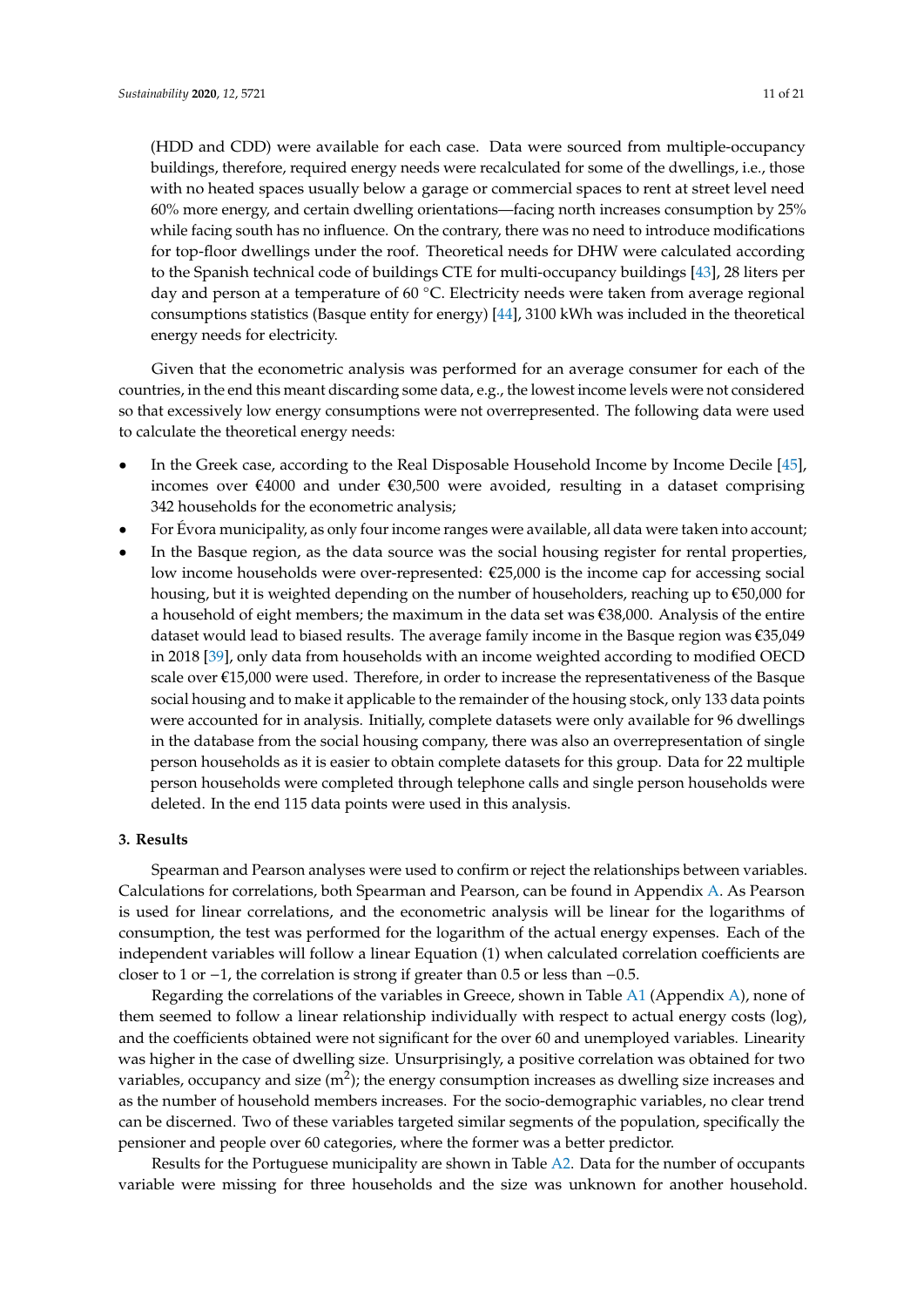The calculated coefficients were slightly higher. With regard to socio-economic variables, the pensioner and over 65 categories were equally good indicators. There were two variables for the youngest portion of the population, the analysis showed that children under 18 years old was a more accurate indicator and will be used for the regression.

Finally, the results for the Spanish sample analysis are shown in Table [A3.](#page-17-3) The explanation above highlighted that there were three data points missing for occupancy, and many more for socio-economic variables. The coefficients obtained were very close to zero, especially in the case of the size of the dwelling. There was also no clear trend for the over 65 category. Like the previous case, children under 18 years old was a better indicator and will be used for the regression.

In terms of the econometric analysis, the results were as follows. Starting with the case study in Greece, six more data points were discarded due to households not having heating. The Spearman test was repeated and the results for the previous correlations were maintained, with the exception of the unemployment correlation, as only 5 cases out of 342 households were registered as unemployed.

Apart from occupancy and dwelling size  $(m^2)$ , the binary variables "children under 18" and "pensioners" were included in the regression analysis explained above, multivariate regression was applied, as it was the most suitable for the type of variables analyzed. The output is presented in Equation (1), with Table [2](#page-11-0) showing the regression results:

<span id="page-11-0"></span>

| <b>Dependent Variables</b>   | <b>Number of Observations</b> | <b>RMSE</b> | " $R$ -sq" | Е                    | p         |
|------------------------------|-------------------------------|-------------|------------|----------------------|-----------|
| Actual energy expenses (log) | 342                           | 0.237797    | 0.9946     | 12529.53             | 0.0000    |
| <b>Independent Variables</b> | Coefficients                  | Std. Err.   | p >  t     | (95% conf. interval) |           |
| Required energy needs (log)  | 0.9010211                     | 0.0178635   | 0.000      | 0.8658832            | 0.9361591 |
| Area of the dwelling         | 0.0010963                     | 0.0004215   | 0.010      | 0.0002673            | 0.0019253 |
| Occupancy                    | 0.029178                      | 0.144352    | 0.044      | 0.0007836            | 0.0575725 |
| Children under 18            | 0.0766169                     | 0.0336837   | 0.024      | 0.01036              | 0.1428737 |
| Pensioners                   | $-0.0063797$                  | 0.0366709   | 0.862      | $-0.0785124$         | 0.0657531 |

**Table 2.** Multivariate regression for Greek data.

The results of the econometric regression were converted into the coefficients, as corresponds to Equation (1), i.e., converting the logarithmic coefficients to their exponential format, and were follows:

- The required energy costs over-estimate the actual energy cost by 53.6% (significant at the 0.01 level) on average, depending on the required energy needs;
- For the size of the dwelling, every additional 20  $m^2$  signifies a 5% increase in energy consumption (significant at the 0.05 level);
- Every additional household member increases energy consumption by 7% (significant at the 0.05 level);
- Having children under 18 years old increases energy consumption by 19.3% (significant at the 0.05 level);
- The presence of a pensioner decreases energy consumption by 0.6% (although not statistically significant).

For the city of Évora, the econometric analysis was performed for 145 households. After repeating the Spearman test, the correlations were maintained, and the coefficients from the regression were the following in Table [3:](#page-12-0)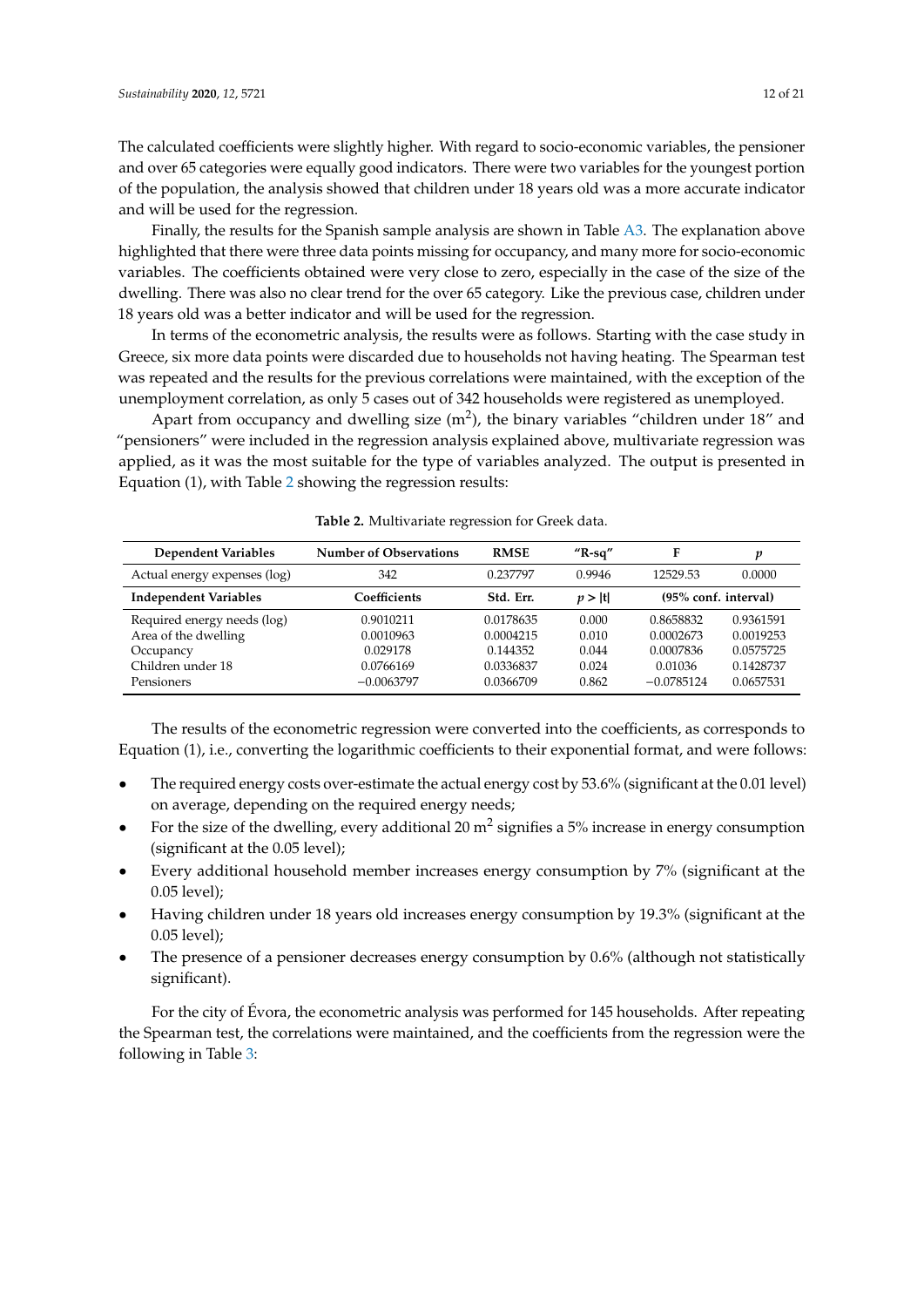<span id="page-12-0"></span>

| <b>Dependent Variables</b>   | <b>Number of Observations</b> | <b>RMSE</b> | " $R$ -sq" | F                    | p            |
|------------------------------|-------------------------------|-------------|------------|----------------------|--------------|
| Actual energy expenses (log) | 145                           | 0.096911    | 0.9994     | 46263.29             | 0.0000       |
| <b>Independent Variables</b> | Coefficients                  | Std. Err.   | p >  t     | (95% conf. interval) |              |
| Required energy needs (log)  | 0.9165098                     | 0.0067497   | 0.000      | 0.9031653            | 0.9298543    |
| Area of the dwelling         | $-0.0015793$                  | 0.0001163   | 0.000      | $-0.0018092$         | $-0.0013494$ |
| Occupancy                    | 0.0279772                     | 0.0084188   | 0.001      | 0.0113328            | 0.0446217    |
| Children under 18            | 0.0114331                     | 0.0227603   | 0.616      | $-0.0335653$         | 0.0564315    |
| Retired                      | 0.0147099                     | 0.0181354   | 0.419      | $-0.0211447$         | 0.0505645    |

**Table 3.** Multivariate regression for Portuguese data (Évora municipality).

Following the same method that was applied to the Greek data, the results of the econometric analysis with the Portuguese data are the following:

- The required energy costs over-estimate the actual energy cost by 56.8% on average (significant at the 0.01 level);
- The energy consumed decreases 7% (significant at the 0.01 level) with every additional 20 m<sup>2</sup>;
- Every additional household member increases energy consumption by 6.5% (significant at the 0.01 level);
- Having children under 18 years old increases energy consumption by 2.7% (not statistically significant);
- The presence of a pensioner increases energy consumption by 3.4% (not statistically significant).

In the case of the Spanish data, as explained in the methodology, the econometric analysis was performed for 115 households. The Spearman test was repeated, the previous correlations were maintained. Table [4](#page-12-1) presents the results of the regression performed:

<span id="page-12-1"></span>

| <b>Dependent Variables</b>   | <b>Number of Observations</b> | <b>RMSE</b> | " $R$ -sq" | F            | p                    |
|------------------------------|-------------------------------|-------------|------------|--------------|----------------------|
| Actual energy expenses (log) | 115                           | 0.2092903   | 0.9971     | 7517.448     | 0.0000               |
| <b>Independent Variables</b> | Coefficients                  | Std. Err.   | p >  t     |              | (95% conf. interval) |
| Required energy needs (log)  | 0.990805                      | 0.0297887   | 0.000      | 0.9317707    | 1.049839             |
| Area of the dwelling         | $-0.0022257$                  | 0.0016796   | 0.188      | $-0.0055542$ | 0.0011028            |
| Occupancy                    | $-0.0130342$                  | 0.032414    | 0.688      | $-0.0772712$ | 0.0512028            |
| Children under 18            | 0.0535048                     | 0.0783668   | 0.496      | $-0.1017998$ | 0.2088093            |
| Over <sub>65</sub>           | 0.1417768                     | 0.066138    | 0.034      | 0.0107068    | 0.2728468            |

**Table 4.** Multivariate regression for Basque data.

After calculating the coefficients, the results of the econometric regression for the Spanish data are shown below:

- The required energy costs over-estimate the actual energy cost by 8.1% (significant at the 0.01 level);
- Energy consumed decreases by 10% with every additional 20  $m^2$  (not statistically significant);
- Every additional household member decreases consumption by 3% (not statistically significant);
- Having a child under 18 years old increases energy consumption by 13% (not statistically significant);
- The presence of a pensioner increases energy consumption by 39% (significant at the 0.05 level).

For example, when comparing coefficients between case studies, in Table [5](#page-13-0) the effect of size is presented for the analyzed cases with regard to a couple without dependent children in Table [A4](#page-18-15) (Appendix [B\)](#page-18-16) with a value of 1.00, and the values revised by Moore et al. [\[20\]](#page-19-4) for the case of two people in Table [A5](#page-18-17) (Appendix [B\)](#page-18-16) from 70–89 m<sup>2</sup> to 90–109 m<sup>2</sup>, for two people from 1.00 to 1.08 are also added.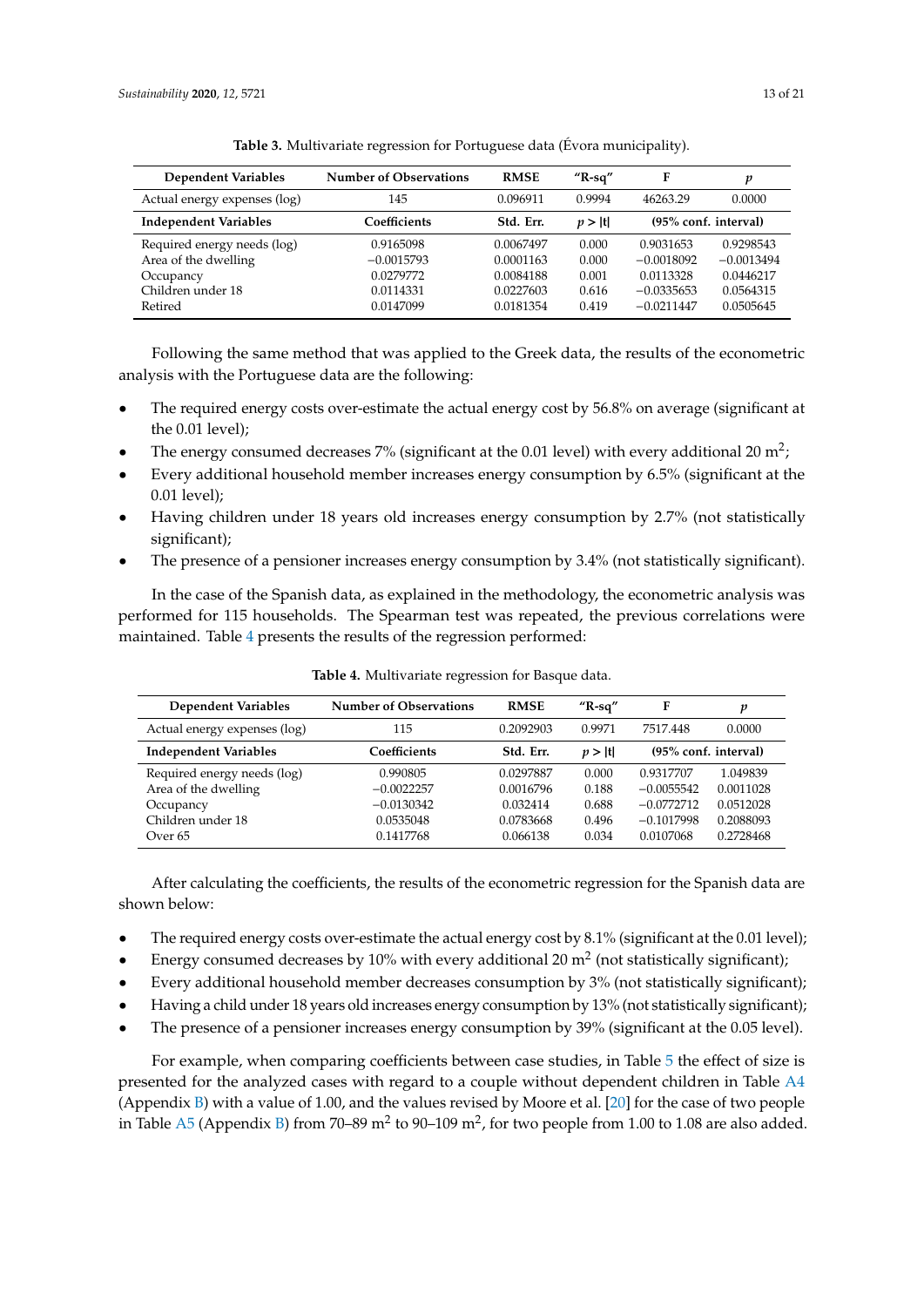| <b>Household Type</b>                | Increase by       | Variation for the     | Variation for the | Variation for the Case of |
|--------------------------------------|-------------------|-----------------------|-------------------|---------------------------|
|                                      | Moore et al. [20] | <b>Case of Greece</b> | Case of Évora     | the Basque Country        |
| Couple without<br>dependent children | $+8\%$            | $+5\%$ <sup>**</sup>  | $-7\%$ *          | $-10\%$ ns                |

<span id="page-13-0"></span>Table 5. Proposed increase by Moore et al. [\[20\]](#page-19-4) for two people from 70–89 m<sup>2</sup> to 90–109 m<sup>2</sup>, compared with results in this article for couple without dependent children.

\* significant at the 0.05 level, \*\* significant at the 0.01 level, and ns not statistically significant.

To sum up and compare with variables proposed by Hills [\[9\]](#page-18-7), Table [6](#page-13-1) consolidates all the results from the econometric analysis, collecting the calculated coefficients for Greece, Évora, and the Basque country, for additional household member these are, respectively, 7, 6.5, and −3%, and for the presence of children under 18 years old 19, 2.7, and 13% for the comparison of energy consumption drivers.

<span id="page-13-1"></span>**Table 6.** Comparison between equivalization coef. of Hills [\[9\]](#page-18-7) and those obtained in this article for the case studies.

| <b>Household Type</b>                | Increase by Hills [9] | <b>Equivalization Factor</b><br>Greece | <b>Equivalization Factor</b><br>Evora | Equivalization<br><b>Basque Factor</b> |
|--------------------------------------|-----------------------|----------------------------------------|---------------------------------------|----------------------------------------|
| Couple without<br>dependent children | 1.15                  | n/a                                    | n/a                                   | n/a                                    |
| Couple without<br>dependent children | 1.00                  | 1.00                                   | 1.00                                  | 1.00                                   |
| Lone parent                          | 0.94                  | $0.93*$                                | $0.93**$                              | $1.03$ ns                              |
| Single person                        | 0.82                  | $0.74*$                                | $0.91$ ns                             | $0.90$ ns                              |
| Other multi-person<br>household      | 1.07                  | $1.07*$                                | $1.07**$                              | $0.97$ ns                              |

\* significant at the 0.05 level, \*\* significant at the 0.01 level, and ns not statistically significant.

Finally, the calculated coefficients were applied to the following indicators:

- 2M and HEP with actual bills (M/2), ratio of actual to median energy bills;
- TPR with actual bills, ratio of actual energy bills to income;
- TPR with modeled bills, ratio of modeled energy bills to income;
- TPR with modeled bills with equivalization coefficients, ratio of equivalized modeled energy bills to income;
- HEP with modeled bills, ratio of actual to modeled energy bills;
- HEP with modeled bills with equivalization coefficients, ratio of actual to equivalized modeled energy bills.

The equivalization coefficients were only applied when significant. The energy indicators for Greek data were calculated using all households, whereas for Portuguese data only using those with known incomes were included. In the Basque region, the dataset accounted for 1205 households in total, excluding not available or zero incomes. The cap on incomes for TPR and HEP was set at €15,000 for Greece (247 out of 400 data), at €18,000 for the city of Évora (117 out of 145 data), income was not disaggregated in detail for Greek and Portuguese data, and €15,000 for the Basque region (1072 out of 1205 data).

#### **4. Discussion**

The first observation to make from this analysis is that the modeled energy bills are overestimated, especially in the case studies of Greece and the city of Evora. The difference between the modeled energy consumption and the real one is a circumstance well noted in the literature [\[41\]](#page-19-25).

With regard to the dwelling area results, the expected increase was only evident with the Greek data. Neither the Spanish nor the Portuguese results were consistent with the work of Moore et al. [\[20\]](#page-19-4)—coefficients presented in Table [A5](#page-18-17) (Appendix [B\)](#page-18-16). The area of the analyzed Spanish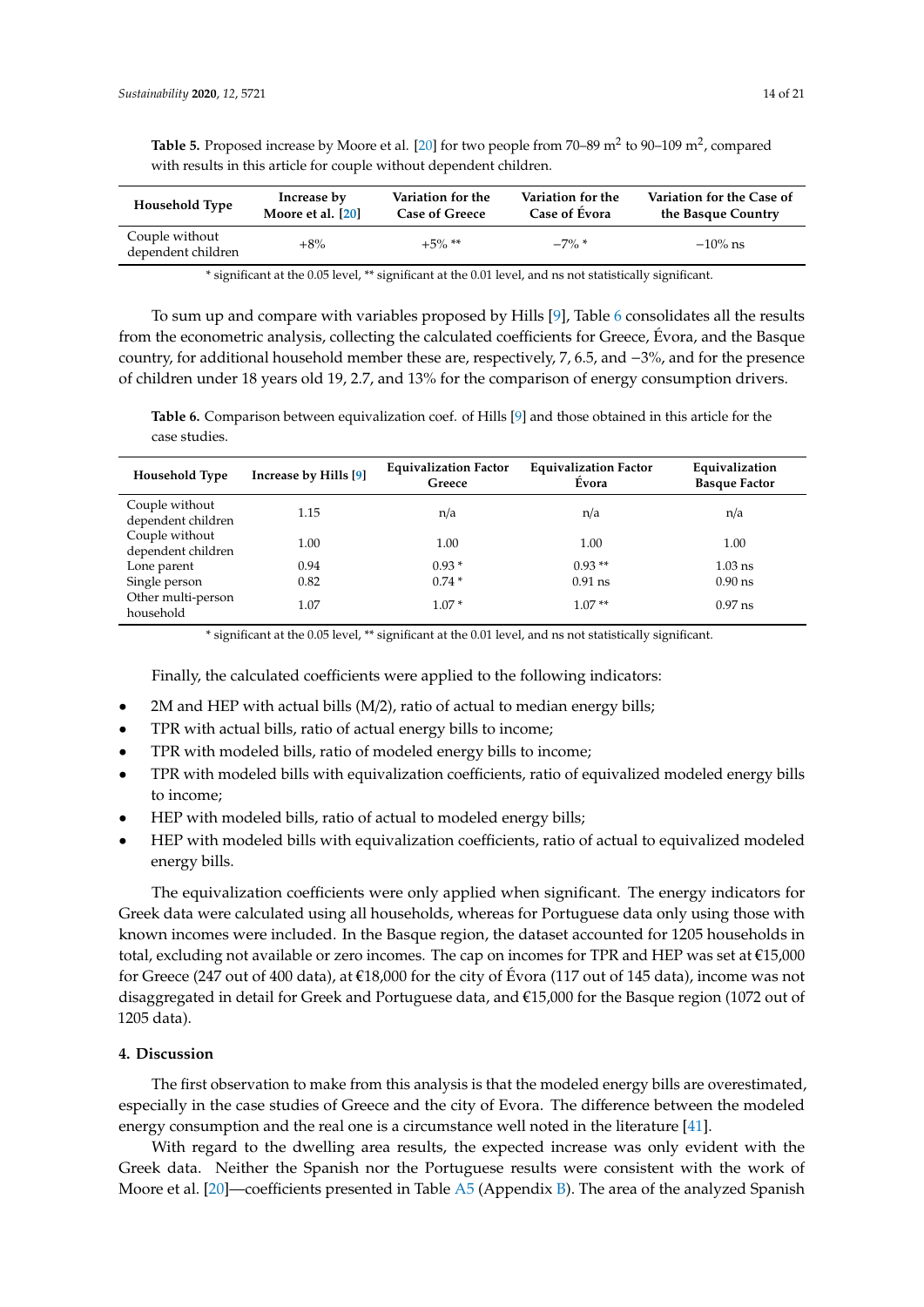dwellings was limited to a narrow range size between 48 and 90  $m<sup>2</sup>$  as data originated from social tenants living in multiple-occupancy buildings, big families are not always in the largest dwellings and single people are not always in smallest ones, this occurs because housing is allocated according to the order of listing, this phenomenon can affect the results. To determine the reason for the results obtained for the city of Évora, this could be due to the fact that information gaps for cooking and DHW have been substituted with an average value, but a deeper analysis is needed to confirm this.

In terms of the effect of socio-economic variables, the occupancy variable has approximately the same positive energy consumption rises as occupancy increases influence across the countries/regions studied, except maybe in the Basque country where, despite not being statistically significant, the effect is negative rather than positive. Other research groups studying occupancy also observed an increase in energy consumption as the number of occupants increases; using data for France, Raynaud [\[46\]](#page-20-2) recorded an elasticity for occupancy in individual houses of 0.2, Bair et al. [\[40\]](#page-19-24) also include occupancy recording a 9% increase per person, and finally Denjean [\[47\]](#page-20-3) stated that a two-person household consumes an additional 22%, in a three-person house this increases to 34%.

The remaining variables analyzed were related to the age of the occupants. The presence of children demonstrated a positive effect—energy consumption increased if children lived in the dwelling. These results, however, were quite varied, as the coefficients in two out of the three cases were not significant. The older population demographic was included in both the pensioner and people over 65 variables; despite the overlap in these groups the results were mixed, with a neutral effect observed in Greece around zero and not significant, a positive but not significant effect in Evora, and a significantly positive effect in the Spanish case. Occupant age is a discussion point in the literature, although this is mainly focused on the head of the household. Cavailhes [\[48\]](#page-20-4), using data from l'Enquête National des Logements (ENL), estimated a 5% increase in energy consumption for every 10-year age increase for the head of household. Based also on the ENL, Risch and Salmon [\[49\]](#page-20-5) calculated for the same sample an elasticity of 0.1–0.2. Bair et al. [\[40\]](#page-19-24), working with the PHEBUS survey, obtained similar results, a 3% increase for each 10-year age gain. Denjean [\[47\]](#page-20-3) calculated an increase of 13% where the head of household was over 65. In brief, the results in this article for the presence of children demonstrate consistency with the findings of other research groups, with the effect of elderly residents remaining unclear.

The results in Table [5,](#page-13-0) on the comparison between the values from Moore et al. [\[20\]](#page-19-4) for the case of two people and a couple without dependent children in the countries/regions analyzed, reflect the combined effects of size and occupancy. The coefficient from the regression analysis for Greece was comparable although slightly lower than the one proposed by Moore et al. [\[20\]](#page-19-4), while coefficients obtained for the Portuguese and Spanish regions were negative. Finally, after calculating the combined effects with occupancy, the influence of the area variable was maintained.

In reference to the calculated equivalization factors, Hills [\[9\]](#page-18-7) proposed the values shown in Table [A4](#page-18-15) (Appendix [B\)](#page-18-16). Table [6](#page-13-1) shows that despite the differences in the effect of the size of the dwelling across countries/regions explained above, calculated results are comparable. This is due to the fact that Hills did not take this variable into account. The results in this article for Greece and the city of Évora take comparable values to the equivalization coefficients proposed by Hills, but slightly different for the Basque region. These equivalization factors were calculated by S. Tirado et al. [\[50\]](#page-20-6) for Poland and Spain, and the results were also slightly different for Spain.

#### *Measuring Energy Poverty Using Actual Energy Bills Against Reasonable Energy Costs*

In Table [7,](#page-15-0) the TPR and HEP are compared against 2M. The calculated 2M values represent low percentages, and despite the cap on income variable, TPR and HEP indexes take high values, which is related to low-income households being overrepresented. The incomes in Greece and the city of Évora were not known accurately, this variable was therefore defined by certain ranges, which affected the results obtained. The modeled bills were over-estimated in Greece and the city of Évora, and as a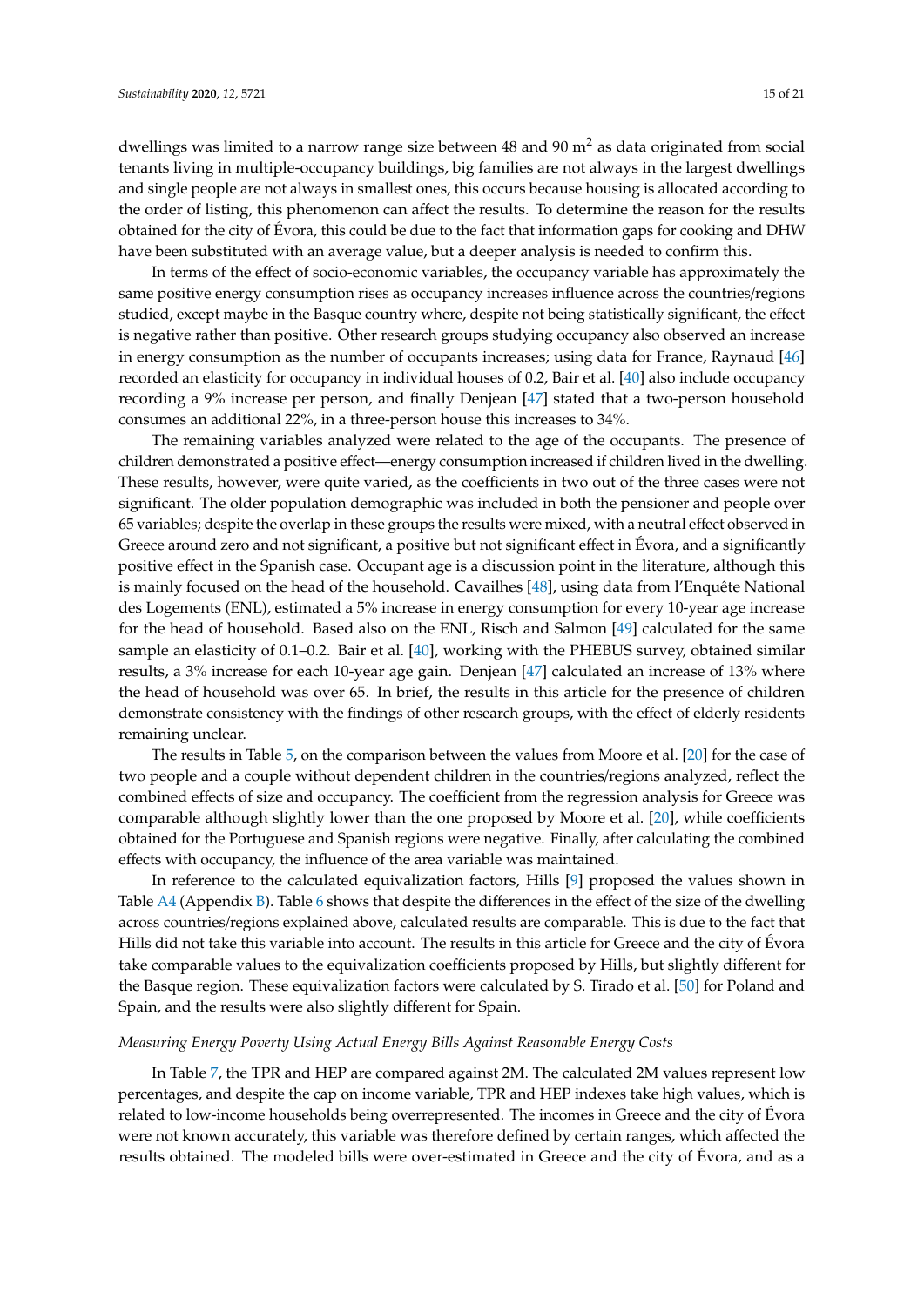consequence their TPR and HEP indexes resulted in higher percentages of energy poverty compared to indexes calculated with equivalized modeled energy bills.

<span id="page-15-0"></span>

| Index                         |                                                                                                                                                                                                                                                       | Greece                                                                                                                 | Evora (Portugal)                                                      | <b>Basque Country (Spain)</b>                                                                                             |
|-------------------------------|-------------------------------------------------------------------------------------------------------------------------------------------------------------------------------------------------------------------------------------------------------|------------------------------------------------------------------------------------------------------------------------|-----------------------------------------------------------------------|---------------------------------------------------------------------------------------------------------------------------|
| 2M                            | Ratio actual bills/median                                                                                                                                                                                                                             | 33 out of 400 (8.2%)                                                                                                   | 4 out of 145 (2.8%)                                                   | 39 out of 1205 (3.2%)                                                                                                     |
| <b>TPR</b>                    | Actual bills<br>Modeled bills                                                                                                                                                                                                                         | 190 out of 400 (47.5%)<br>228 out of 400 (57%)                                                                         | 60 out of 145 (41.4%)<br>116 out of 145 (80%)                         | 428 out of 1205 (35.5%)<br>762 out of 1205 (63.2%)                                                                        |
|                               | Modeled bills with equiv. coef.                                                                                                                                                                                                                       | 192 out of 400 (48%)                                                                                                   | 99 out of 145 (68.3%)                                                 | 715 out of 1205 (59.3%)                                                                                                   |
| <b>HEP</b>                    | M/2<br>Modeled bills<br>Modeled bills with equiv. coef.                                                                                                                                                                                               | 32 out of 400 (8%)<br>64 out of 400 (16%)<br>33 out of 400 (8.3%)                                                      | 5 out of 145 (3.4%)<br>112 out of 145 (77.2%)<br>12 out of 145 (8.3%) | 62 out of 1205 (5.1%)<br>232 out of 1205 (19.3%)<br>197 out of 1205 (16.3%)                                               |
| Households<br>with no heating | Total<br>Non energy-poor for 2M<br>Non energy-poor for TPR actual<br>Non energy-poor for TPR model<br>Non energy-poor for TPR model + coef<br>Non energy-poor for HEP median<br>Non energy-poor for HEP model<br>Non energy-poor for HEP model + coef | 6 out of 400<br>$6$ out of $6$<br>3 out of 6<br>$2$ out of 6<br>3 out of 6<br>3 out of 6<br>4 out of 6<br>$5$ out of 6 | 1 out of 145<br>Yes<br>No<br>No.<br>No.<br>Yes<br>No.<br>Yes          | 17 out of 1205<br>17 out of 17<br>15 out of 17<br>5 out of 17<br>4 out of 17<br>5 out of 17<br>1 out of 17<br>2 out of 17 |

**Table 7.** Comparison between energy poverty measurement methodologies.

In the case of the TPR indexes, the obtained results when using actual bills were lower for all the cases studied. This means some actual bills are lower than their corresponding equivalized modeled bills. This was also evident when the actual bills were compared with their median (M/2) or with their corresponding equivalized modeled bills (HEP). For each case study, the following analysis will discuss if households with no heating were correctly identified by the indicators.

In Greece, all the indicators had high values. This article used households with no heating as an example to compare different indexes, 2M did not identify any of these households. It is clear that the 2M indicator failed to identify them as energy-poor. Both TPR and HEP calculated with actual energy bills were complementary, with TPR identifying the high actual energy bills and HEP identifying the lower energy bills.

The energy poverty indicators calculated for the city of Évora were also high. There was one household with no heating system, which should be categorized as energy-poor. Once again, 2M did not identify the household with no heating.

In the Basque region, the available data for incomes were more accurate than in the previous two case studies. The indicators took high values for the 1205 households, as low-income households were overrepresented. With regard to the identification of households with no heating, there were different heating systems and different reasons for not having heating; for a multi-occupancy building with individual natural gas boilers, 6 out of 222 dwellings had no gas contract, in the other 4 buildings with prepayment central heating 6 out of the 361 dwellings had zero energy consumption, and for the remaining 8 buildings with central heating (no prepayment) 5 out of 636 dwellings had zero energy expenses. The 2M was once again the indicator with the poorest ability to identify these households. In contrast, the results of indicators with equivalized modeled bills were relatively accurate.

For future work, given that two of the samples used for this study were from municipalities or regions, it might be interesting to repeat the study in order to extrapolate the results to the rest of the country/ies. Additional socio-demographic variables may also be interesting for analysis, such as long-term illness, disabilities, and hours spent at home. It will be interesting to compare temperature data, to gain insight into indoor thermal comfort levels. The issue of under-consumption is also worth investigating by research groups, i.e., in non-heating energy-uses [\[14\]](#page-18-12), including effects on people's quality of life.

#### **5. Conclusions**

In this article the aim was to use an index that considered theoretical energy costs instead of real costs in countries/regions outside the UK. The value of developing a methodology for calculating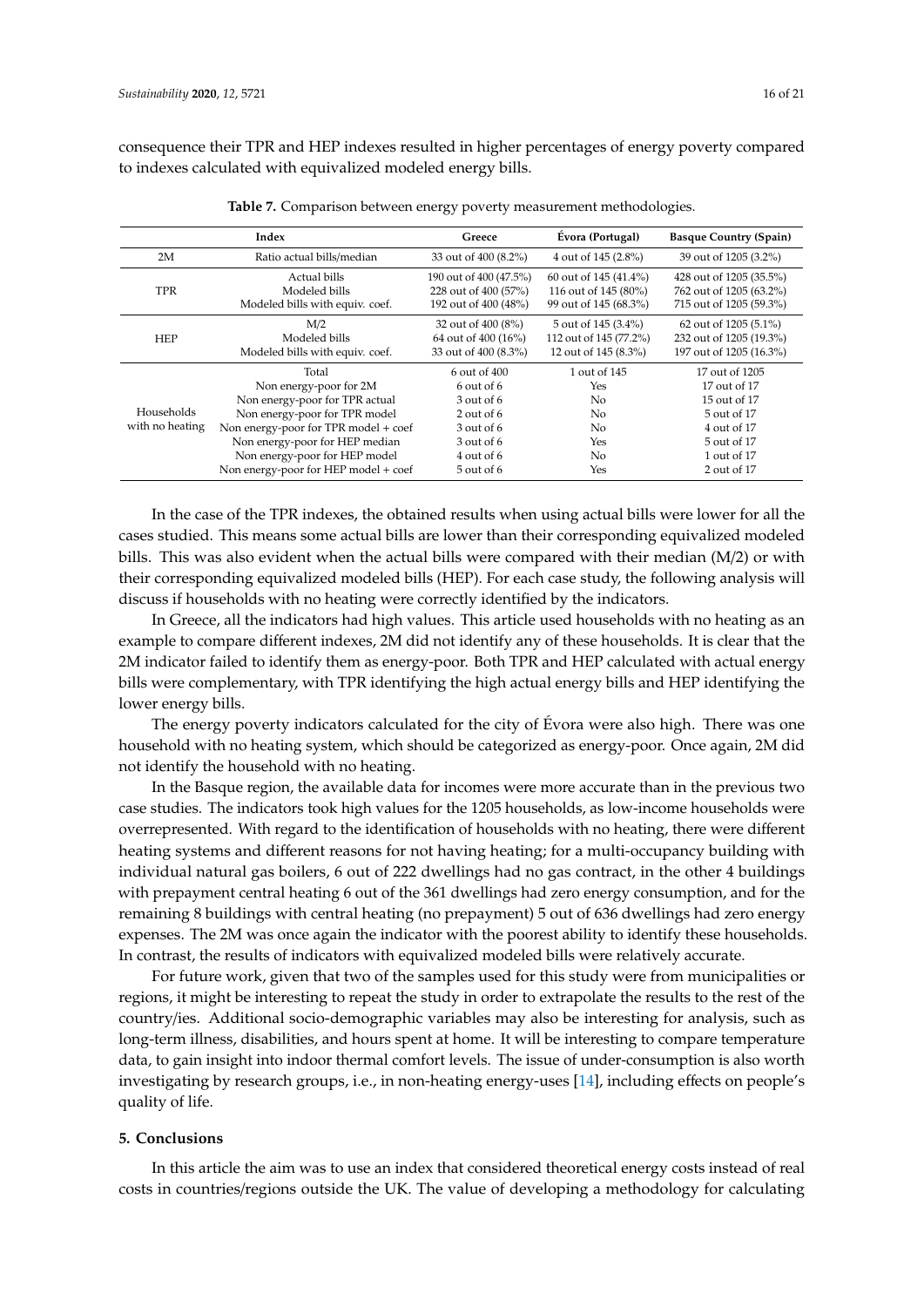those theoretical energy needs combined with socio-demographic variables is that the problem of targeting households that consume less energy due to restrictions [\[26\]](#page-19-10) and experience cold at home as a consequence is avoided [\[18\]](#page-19-2). The introduction highlighted that, J. Hills also introduced socio-demographic variables in his methodology, known as energy equivalization coefficients, highlighting these as important factors to consider.

In order to calculate those theoretical energy costs, an econometric analysis was carried out. After comparing energy consumption levels in three southern EU region case studies—Greece, city of Évora (Portugal), and the Basque country (Spain)—the effects of certain socio-economic variables were assessed. The results are comparable to those obtained by J. Hills.

These results were applied to the calculation of indexes using modeled energy bills in Portugal, Spain, and Greece. In several countries, energy poverty statistics are assessed using actual bills. Households consuming less than 50% of theoretical energy needs due to having low incomes are usually not considered as energy-poor according to the TPR using actual expenses. This is a common problem for most European countries. The HEP was developed to identify these households, but when using the median of the actual bills, this index inaccurately captures low energy costs due to high building energy efficiency. This can be avoided using reasonable energy costs, as in Hills [\[9\]](#page-18-7), or modeled required energy consumption, as in Papada and Kaliampakos [\[30\]](#page-19-14), the methodology used herein. The conclusion reached for current energy poverty indicators, in line with the opinion of researchers referenced in the introduction such as Moore [\[18\]](#page-19-2) and Florio and Teissier [\[26\]](#page-19-10), among others, is that actual expenses is not a good proxy for energy poverty measurement; the fact that under-consuming households and even those with no heating are not considered as energy-poor leads to a targeting problem. Therefore, theoretical energy costs should be used in energy poverty indexes, including in those modeled bills the equivalization factors, as proposed by Hills [\[9\]](#page-18-7). This is also effective in inter-country comparison, as theoretical expenses can be excessively high in countries with low mean incomes, such as those in the southern EU regions studied.

Regarding comparison across countries, building an index that does not reflect the impact of energy over time or calculates similar percentages of energy-poor households across countries appears unrealistic. This is the case of indicators based on 2M. A pivotal role should be played by the energy costs-to-income ratio; this means that trade-offs can occur in homes trying to keep their houses warm, e.g., cutting food expenses, or they can fall into debt. This is the so called "heat or eat" dilemma when energy costs in fuel-poor households compete with other basic expenses, which can lead to health consequences [\[15\]](#page-18-13). TPR may seem to be arbitrary, setting the amount of energy expenses at 10%, or a normative way of sharing the income among the different expenses. Evaluating energy needs should be performed for the desired outcome, calculating the share of the income destined to energy bills across European countries through the energy costs-to-income ratio approach.

For policymakers, rather than energy prices and energy efficiency, the important variable is energy costs, namely theoretical energy costs. With actual bills, the index does not capture the whole picture. With modeled energy costs, information on both energy efficiency and energy prices is captured: fuel poverty is distinct from income poverty [\[9\]](#page-18-7), being caused primarily by poor energy efficiency and availability of affordable energy carriers. In the end, the focus should be placed on favoring energy efficiency measures. This also has implications for carbon reduction: in the case of households under-using energy, taking into account only actual bills, investments to reduce carbon emissions cannot be recovered. Other types of benefits—health, employment, indoor air quality, and thermal comfort—should be considered to make those energy efficiency measures 'profitable' [\[51\]](#page-20-7).

A methodology like this has also implications for future legislation or official standards [\[6\]](#page-18-4). The data extracted from HBS are those related to the actual energy bills. If modeled energy bills are to be used, the problem is that the existing building standards for energy efficiency are different across EU countries. The Belgium approach, where the overall heat transfer coefficient of the building envelope (U-value) was advocated by Sunikka-Blank and Galvin [\[41\]](#page-19-25) for this purpose, this approach is also comparable to the German EPR. However, increasing research on the role of EPCs in energy poverty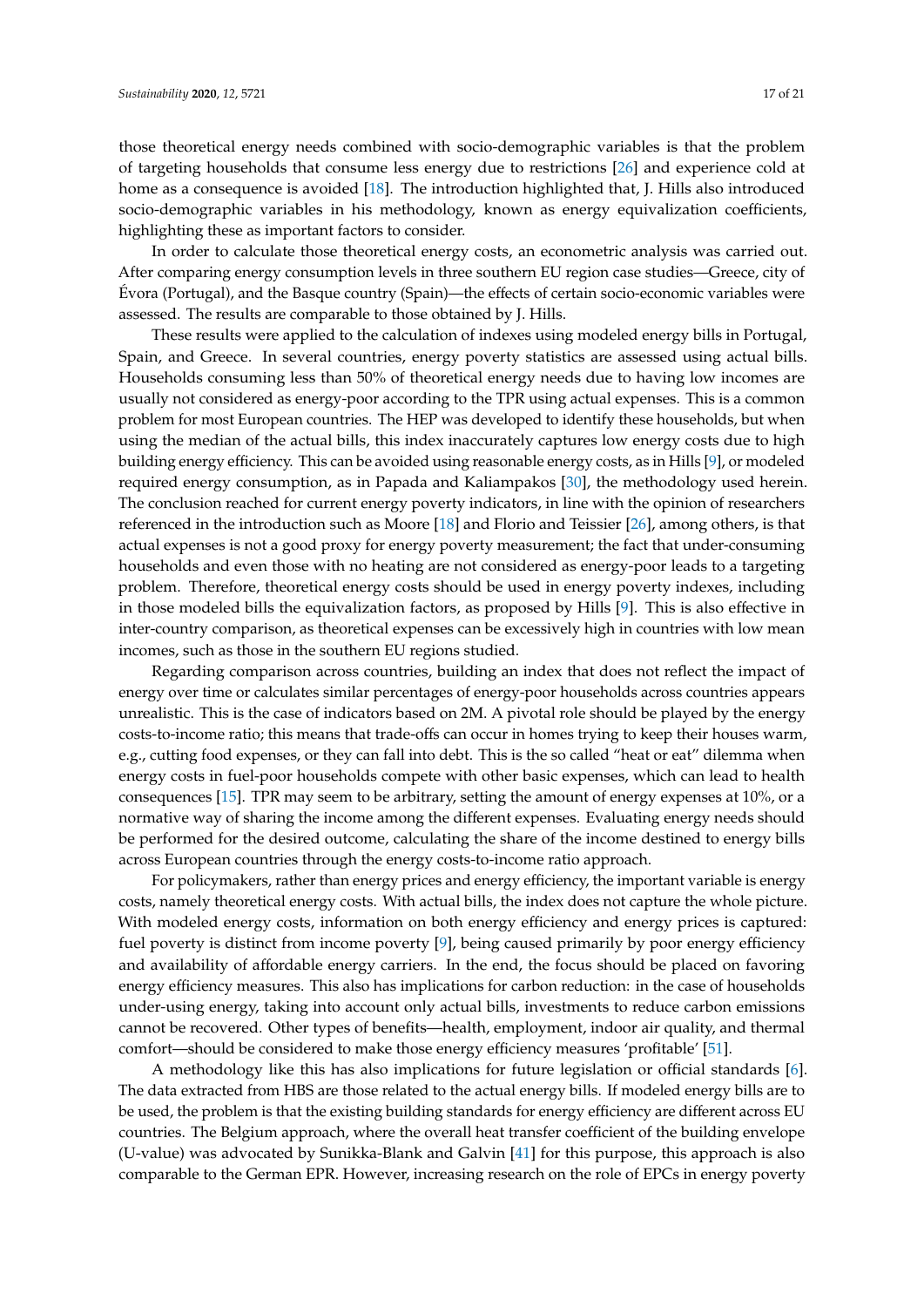assessment and retrofitting of buildings (e.g., Gouveia and Palma [\[32\]](#page-19-16) or Charalambides et al. [\[52\]](#page-20-8)), as well as new ways of accessing European building characteristic data are now available, as the EU Commission launched an initiative to collect data on energy efficiency standards from building stock [\[53\]](#page-20-9). The EU SILC data can be used to adjust those socio-economics variables in all EU countries, as well as the Household Budget Survey (HBS).

**Author Contributions:** Conceptualization, I.A.; methodology, L.P. and I.A.; data access, L.P., J.P.G. and I.A.; writing—original draft preparation, I.A.; writing—review and editing, L.P. and J.P.G.; Short Term Scientific Mission administration, N.K. and D.K. All authors have read and agreed to the published version of the manuscript.

**Funding:** Iñigo Antepara thanks the ENGAGER Action CA16232 "European Energy Poverty: Agenda Co-Creation and Knowledge Innovation" for the Short Term Scientific Mission scholarship awarded that was completed during March–April 2018 at NTUA, Athens (Greece). João Pedro Gouveia acknowledge and thank the support given to CENSE by the Portuguese Foundation for Science and Technology (FCT) through the strategic project UIDB/04085/2020. The paper stems from collaborative work within COST Action 'European Energy Poverty: Agenda Co-Creation and Knowledge Innovation' (ENGAGER 2017–2021, CA16232) funded by European Cooperation in Science and Technology[—www.cost.eu.](www.cost.eu)

**Acknowledgments:** The authors would like to thank Katherine Mahoney for the English language review. Iñigo Antepara would like to thank Alokabide for allowing access to data.

**Conflicts of Interest:** The authors declare no conflict of interest.

## <span id="page-17-1"></span><span id="page-17-0"></span>**Appendix A**

#### **Table A1.** Correlation analysis for Greek data.

| Variable                                    | <b>Number of Observations</b> | Spearman's rho | Pearson      |
|---------------------------------------------|-------------------------------|----------------|--------------|
| Actual energy expenses (log) vs occupancy   | 400                           | $0.2964$ **    | $0.3028**$   |
| Actual energy expenses (log) vs $m2$        | 400                           | $0.4577**$     | $0.47**$     |
| Socio-demographic variables                 |                               |                |              |
| Actual energy expenses (log) vs u18 yr. old | 400                           | $0.1386**$     | $0.1381**$   |
| Actual energy expenses (log) vs Pensioners  | 400                           | $-0.1554$ **   | $-0.1599**$  |
| Actual energy expenses (log) vs over 60     | 400                           | $-0.0873$ ns   | $-0.0822$ ns |
| Actual energy expenses (log) vs Unemployed  | 400                           | $-0.0866$ ns   | $-0.1019*$   |

\* significant at the 0.05 level, \*\* significant at the 0.01 level, and ns not statistically significant.

|  | Table A2. Correlation analysis for Portuguese data. |  |  |  |  |
|--|-----------------------------------------------------|--|--|--|--|
|--|-----------------------------------------------------|--|--|--|--|

<span id="page-17-2"></span>

| Variable                                    | <b>Number of Observations</b> | Spearman's rho | Pearson     |
|---------------------------------------------|-------------------------------|----------------|-------------|
| Actual energy expenses (log) vs occupancy   | 216                           | $0.4047**$     | $0.3744**$  |
| Actual energy expenses (log) vs $m2$        | 218                           | $0.3419**$     | $0.2666$ ** |
| Socio-demographic variables                 |                               |                |             |
| Actual energy expenses (log) vs u4 yr. old  | 219                           | $0.1135$ ns    | $0.0686$ ns |
| Actual energy expenses (log) vs u18 yr. old | 219                           | $0.2531**$     | $0.2323**$  |
| Actual energy expenses (log) vs Retired     | 219                           | $-0.1763$ **   | $-0.1537*$  |
| Actual energy expenses (log) vs over 65     | 219                           | $-0.1749**$    | $-0.1476*$  |

\* significant at the 0.05 level, \*\* significant at the 0.01 level, and ns not statistically significant.

<span id="page-17-3"></span>

| Variable                                    | <b>Number of Observations</b> | Spearman's rho | <b>Pearson</b> |
|---------------------------------------------|-------------------------------|----------------|----------------|
| Actual energy expenses (log) vs occupancy   | 1216                          | $0.1137**$     | $0.1097**$     |
| Actual energy expenses (log) vs $m2$        | 1219                          | $0.0389$ ns    | $0.0454$ ns    |
| Socio-demographic variables                 |                               |                |                |
| Actual energy expenses (log) vs u4 yr. old  | 489                           | $-0.1215$ **   | $-0.12**$      |
| Actual energy expenses (log) vs u18 yr. old | 489                           | $-0.1376$ **   | $-0.1234$ **   |
| Actual energy expenses (log) vs over 65     | 505                           | $-0.0323$ ns   | $-0.0629$ ns   |

\*\* significant at the 0.01 level, and ns not statistically significant.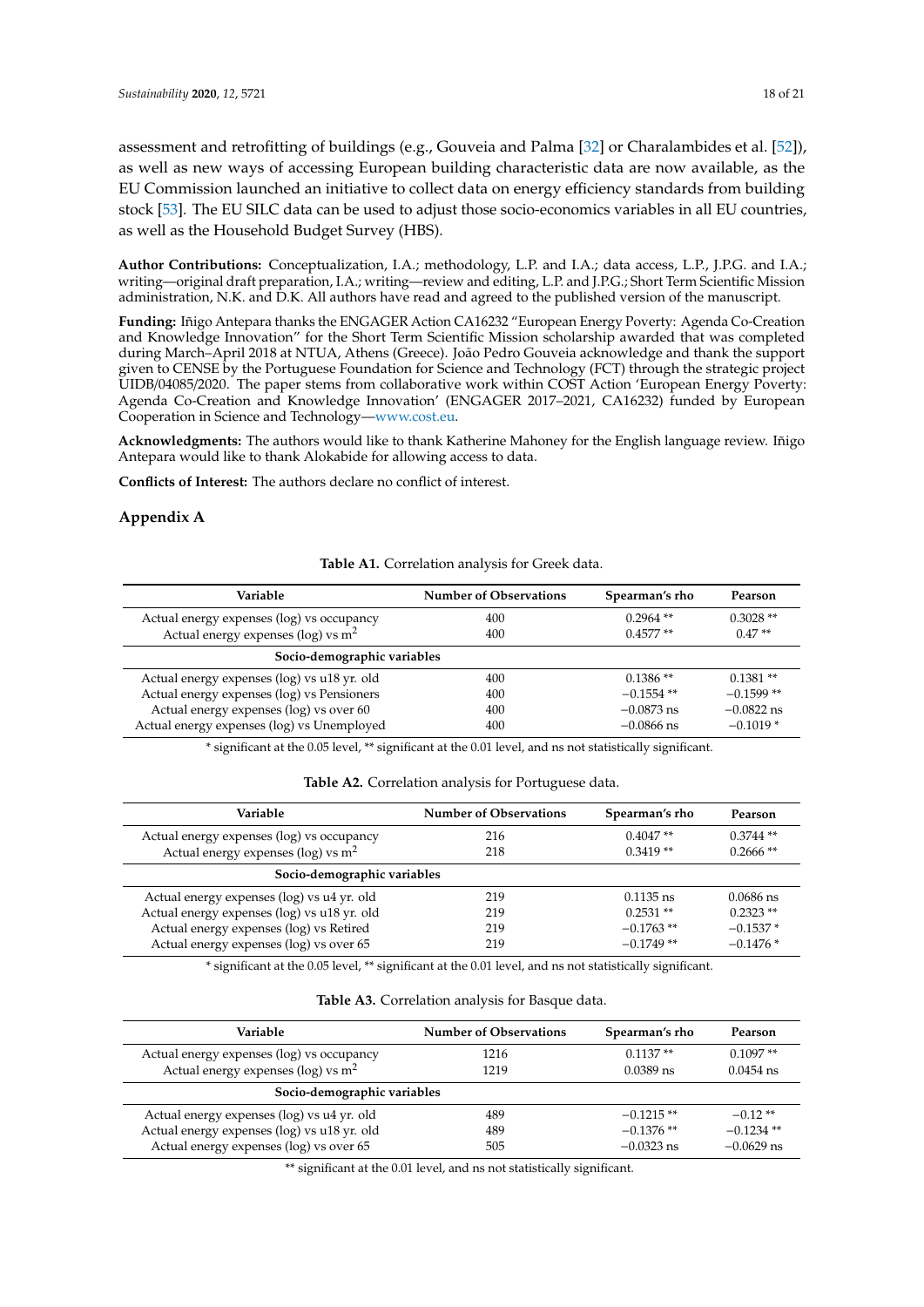## <span id="page-18-16"></span><span id="page-18-15"></span>**Appendix B**

|  | Table A4. Equivalization factors proposed by Hills [9]. |  |  |
|--|---------------------------------------------------------|--|--|
|--|---------------------------------------------------------|--|--|

| <b>Household Type</b>             | <b>Equivalization Factor</b> |  |  |
|-----------------------------------|------------------------------|--|--|
| Couple with dependent children    | 1.15                         |  |  |
| Couple without dependent children | 1.00                         |  |  |
| Lone parent                       | 0.94                         |  |  |
| Single person                     | 0.82                         |  |  |
| Other multi-person household      | 1.07                         |  |  |

**Table A5.** Proposed energy cost equivalization factors by Moore et al. [\[20\]](#page-19-4).

<span id="page-18-17"></span>

|                       | Dwelling Size-Useable Floor Area (m <sup>2</sup> ) |           |       |            |        |
|-----------------------|----------------------------------------------------|-----------|-------|------------|--------|
| <b>Household Size</b> | $50$                                               | $50 - 69$ | 70-89 | $90 - 109$ | $110+$ |
| Single person         | 0.63                                               | 0.77      | 0.90  | 0.96       | 1.22   |
| Two people            | 0.70                                               | 0.84      | 1.00  | 1.08       | 1.28   |
| Three people          | 0.78                                               | 0.86      | 1.01  | 1.17       | 1.44   |
| Four people           | 0.84                                               | 0.92      | 1.07  | 1.20       | 1.53   |
| Five+ people          | 0.87                                               | 1.00      | 1.14  | 1.31       | 1.62   |

## **References**

- <span id="page-18-0"></span>1. Database–Eurostat. Available online: https://[ec.europa.eu](https://ec.europa.eu/eurostat/data/database)/eurostat/data/database (accessed on 29 March 2020).
- <span id="page-18-1"></span>2. Day, R.; Walker, G.; Simcock, N. Conceptualising energy use and energy poverty using a capabilities framework. *Energy Policy* **2016**, *93*, 255–264. [\[CrossRef\]](http://dx.doi.org/10.1016/j.enpol.2016.03.019)
- <span id="page-18-2"></span>3. European Commission *EU Energy Poverty Observatory* 2018. Available online: https://[www.energypoverty.eu](https://www.energypoverty.eu/)/ (accessed on 21 June 2020).
- <span id="page-18-3"></span>4. Gouveia, J.P.; Palma, P.; Simoes, S.G. Energy poverty vulnerability index: A multidimensional tool to identify hotspots for local action. *Energy Rep.* **2019**, *5*, 187–201. [\[CrossRef\]](http://dx.doi.org/10.1016/j.egyr.2018.12.004)
- <span id="page-18-14"></span>5. Rademaekers, K.; Yearwood, J.; Ferreira, A.; Pye, S.; Hamilton, I.; Agnolucci, P.; Grover, D.; Karásek, J.; Anisimova, N. *Selecting Indicators to Measure Energy Poverty*; Trinomics: Rotterdam, The Netherlands, 2016.
- <span id="page-18-4"></span>6. Schuessler, R. *Energy Poverty Indicators: Conceptual Issues-Part I: The Ten-Percent-Rule and Double Median*/ *Mean Indicators*; Discussion Paper 14-037; ZEW-Centre for European Economic Research: Mannheim, Germany, 2014.
- <span id="page-18-5"></span>7. Boardman, B. *Fuel Poverty: From Cold Homes to A*ff*ordable Warmth*; Belhaven Press: London, NY, USA, 1991; ISBN 1-85293-139-6.
- <span id="page-18-6"></span>8. DECC. *Fuel Poverty Methodology Handbook*; BRE: London, UK, 2010.
- <span id="page-18-7"></span>9. Hills, J. *Getting the Measure of Fuel Poverty: Final Report of the Fuel Poverty Review*; Centre for Analysis of Social Exclusion; The London School of Economics and Political Science; Commissioned by Department of Energy and Climate Change (DECC): London, UK, 2012.
- <span id="page-18-8"></span>10. Probert, L.; Haines, V.; Loveday, D. The Hills Fuel Poverty Review Interim Report: Assessing Proposals and Implications. *People Place Policy Online* **2011**, *5*, 161–173. [\[CrossRef\]](http://dx.doi.org/10.3351/ppp.0005.0003.0004)
- <span id="page-18-9"></span>11. Sareen, S.; Thomson, H.; Herrero, S.T.; Gouveia, J.P.; Lippert, I.; Lis, A. European energy poverty metrics: Scales, prospects and limits. *Glob. Transit.* **2020**, *2*, 26–36. [\[CrossRef\]](http://dx.doi.org/10.1016/j.glt.2020.01.003)
- <span id="page-18-10"></span>12. Liddell, C.; Morris, C. Fuel poverty and human health: A review of recent evidence. *Energy Policy* **2010**, *38*, 2987–2997. [\[CrossRef\]](http://dx.doi.org/10.1016/j.enpol.2010.01.037)
- <span id="page-18-11"></span>13. DECC. *Fuel Poverty Methodology Handbook*; BRE: London, UK, 2016.
- <span id="page-18-12"></span>14. Simcock, N.; Walker, G.; Day, R. Fuel poverty in the UK: Beyond heating. *People Place Policy* **2016**, *10*, 25–41. [\[CrossRef\]](http://dx.doi.org/10.3351/ppp.0010.0001.0003)
- <span id="page-18-13"></span>15. Hills, J. *Fuel Poverty: The Problem and Its Measurement. Interim Report of the Fuel Poverty Review*; Centre for Analysis of Social Exclusion, LSE: London, UK, 2011.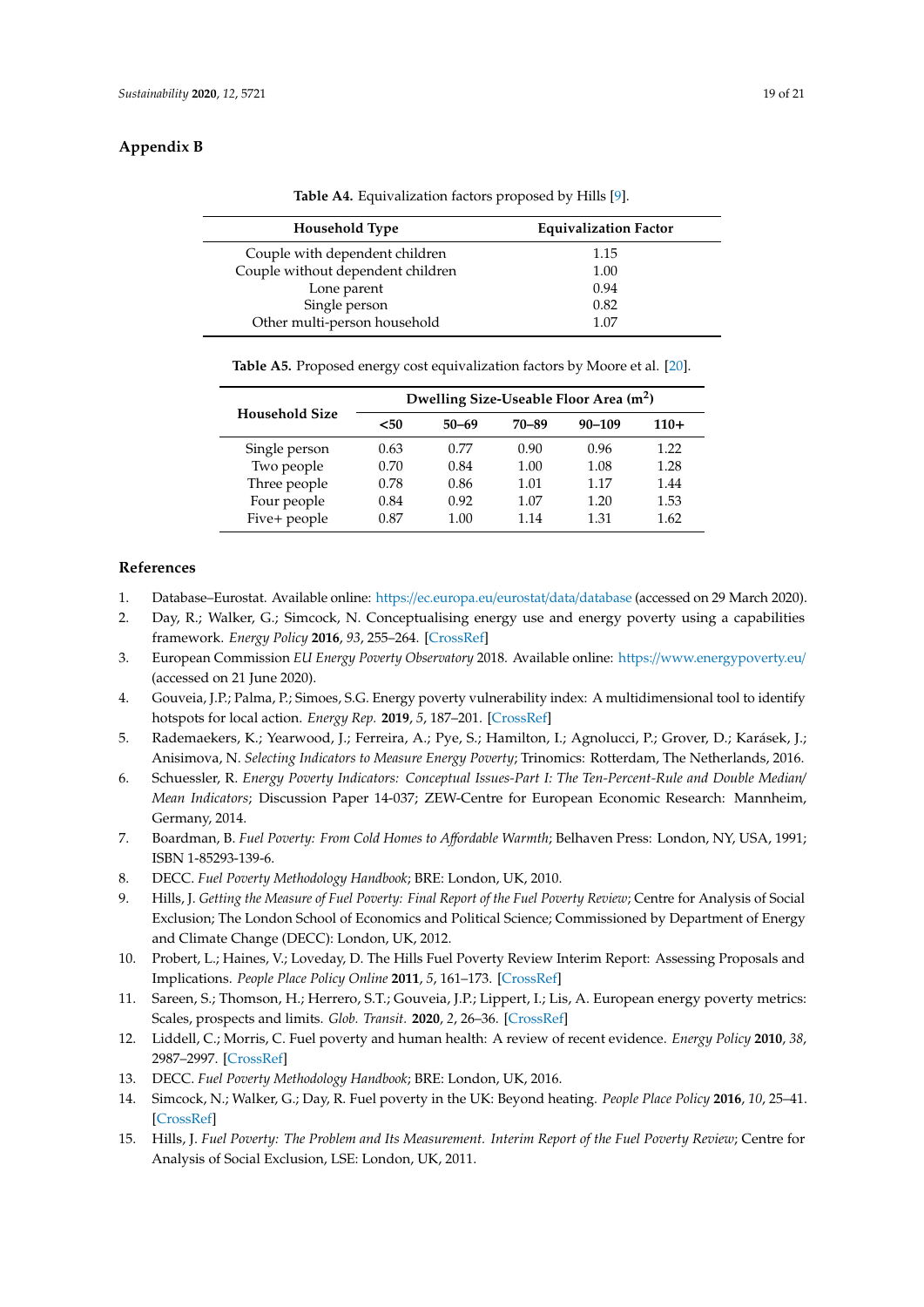- <span id="page-19-0"></span>16. Hagenaars, A.J.; De Vos, K.; Asghar Zaidi, M. *Poverty Statistics in the Late 1980s: Research Based on Micro-Data*; Office for Official Publications of the European Communities: Luxembourg, 1994.
- <span id="page-19-1"></span>17. Bouzarovski, S.; Petrova, S. A global perspective on domestic energy deprivation: Overcoming the energy poverty–fuel poverty binary. *Energy Res. Soc. Sci.* **2015**, *10*, 31–40. [\[CrossRef\]](http://dx.doi.org/10.1016/j.erss.2015.06.007)
- <span id="page-19-2"></span>18. Moore, R. Definitions of fuel poverty: Implications for policy. *Energy Policy* **2012**, *49*, 19–26. [\[CrossRef\]](http://dx.doi.org/10.1016/j.enpol.2012.01.057)
- <span id="page-19-3"></span>19. Heindl, P.; Schuessler, R. Dynamic properties of energy affordability measures. *Energy Policy* **2015**, *86*, 123–132. [\[CrossRef\]](http://dx.doi.org/10.1016/j.enpol.2015.06.044)
- <span id="page-19-4"></span>20. Moore, R.; Bridgeman, T.; Croft, D.; Guertler, P.; Preston, I. *Improving the Hills Approach to Measuring Fuel Poverty*; Centre for Sustainable Energy: London, UK, 2012.
- <span id="page-19-5"></span>21. Imbert, I.; Nogues, P.; Sevenet, M. Same but different: On the applicability of fuel poverty indicators across countries—Insights from France. *Energy Res. Soc. Sci.* **2016**, *15*, 75–85. [\[CrossRef\]](http://dx.doi.org/10.1016/j.erss.2016.03.002)
- <span id="page-19-6"></span>22. Healy, J.D. Excess winter mortality in Europe: A cross country analysis identifying key risk factors. *J. Epidemiol. Community Health* **2003**, *57*, 784–789. [\[CrossRef\]](http://dx.doi.org/10.1136/jech.57.10.784) [\[PubMed\]](http://www.ncbi.nlm.nih.gov/pubmed/14573581)
- <span id="page-19-7"></span>23. Bouzarovski, S. *ENGAGER Policy Brief 1, COST Action CA16232*; University of Manchester: Manchester, UK, 2018.
- <span id="page-19-8"></span>24. De Ciencias Ambientales, A. *Pobreza Energética en España: Hacia un Sistema de Indicadores y una Estrategia de Actuación Estatal [Energy Poverty in Spain: Towards a System of Indicators and a State Action Strategy]*; Asociación de Ciencias Ambientales: Madrid, Spain, 2018.
- <span id="page-19-9"></span>25. EU Energy Poverty Observatory Indicators & Data. Available online: https://[www.energypoverty.eu](https://www.energypoverty.eu/indicators-data)/ [indicators-data](https://www.energypoverty.eu/indicators-data) (accessed on 6 June 2020).
- <span id="page-19-10"></span>26. Florio, P.; Teissier, O. Estimation of the Energy Performance Certificate of a housing stock characterised via qualitative variables through a typology-based approach model: A fuel poverty evaluation tool. *Energy Build.* **2015**, *89*, 39–48. [\[CrossRef\]](http://dx.doi.org/10.1016/j.enbuild.2014.12.024)
- <span id="page-19-11"></span>27. Palma, P.; Gouveia, J.P.; Simoes, S.G. Mapping the energy performance gap of dwelling stock at high-resolution scale: Implications for thermal comfort in Portuguese households. *Energy Build.* **2019**, *190*, 246–261. [\[CrossRef\]](http://dx.doi.org/10.1016/j.enbuild.2019.03.002)
- <span id="page-19-12"></span>28. Middlemiss, L. A critical analysis of the new politics of fuel poverty in England. *Crit. Soc. Policy* **2017**, *37*, 425–443. [\[CrossRef\]](http://dx.doi.org/10.1177/0261018316674851)
- <span id="page-19-13"></span>29. Meyer, S.; Laurence, H.; Bart, D.; Middlemiss, L.; Maréchal, K. Capturing the multifaceted nature of energy poverty: Lessons from Belgium. *Energy Res. Soc. Sci.* **2018**, *40*, 273–283. [\[CrossRef\]](http://dx.doi.org/10.1016/j.erss.2018.01.017)
- <span id="page-19-14"></span>30. Papada, L.; Kaliampakos, D. A Stochastic Model for energy poverty analysis. *Energy Policy* **2018**, *116*, 153–164. [\[CrossRef\]](http://dx.doi.org/10.1016/j.enpol.2018.02.004)
- <span id="page-19-15"></span>31. Papada, L.; Kaliampakos, D. Development of vulnerability index for energy poverty. *Energy Build.* **2019**, *183*, 761–771. [\[CrossRef\]](http://dx.doi.org/10.1016/j.enbuild.2018.11.033)
- <span id="page-19-16"></span>32. Gouveia, J.P.; Palma, P. Harvesting big data from residential building energy performance certificates: Retrofitting and climate change mitigation insights at a regional scale. *Environ. Res. Lett.* **2019**, *14*, 095007. [\[CrossRef\]](http://dx.doi.org/10.1088/1748-9326/ab3781)
- <span id="page-19-17"></span>33. Papada, L.; Kaliampakos, D. Measuring energy poverty in Greece. *Energy Policy* **2016**, *94*, 157–165. [\[CrossRef\]](http://dx.doi.org/10.1016/j.enpol.2016.04.004)
- <span id="page-19-18"></span>34. Gouveia, J.P.; Seixas, J.; Long, G. Mining households' energy data to disclose fuel poverty: Lessons for Southern Europe. *J. Clean. Prod.* **2018**, *178*, 534–550. [\[CrossRef\]](http://dx.doi.org/10.1016/j.jclepro.2018.01.021)
- <span id="page-19-19"></span>35. European Commission Eurostat. Available online: https://[ec.europa.eu](https://ec.europa.eu/eurostat/)/eurostat/ (accessed on 16 November 2019).
- <span id="page-19-20"></span>36. PORDATA PORDATA—Estatísticas, gráficos e Indicadores de Municípios, Portugal e Europa. Available online: https://[www.pordata.pt](https://www.pordata.pt/)/ (accessed on 16 November 2019).
- <span id="page-19-21"></span>37. EUSTAT Datos estadísticos de la C.A. de Euskadi. Available online: http://[es.eustat.eus](http://es.eustat.eus/indice.html)/indice.html (accessed on 17 November 2019).
- <span id="page-19-22"></span>38. INE Portal do INE. Available online: https://www.ine.pt/xportal/xmain?xpgid=[ine\\_main&xpid](https://www.ine.pt/xportal/xmain?xpgid=ine_main&xpid=INE)=INE (accessed on 6 June 2020).
- <span id="page-19-23"></span>39. INE. Instituto Nacional de Estadística. Available online: https://[www.ine.es](https://www.ine.es/)/ (accessed on 6 June 2020).
- <span id="page-19-24"></span>40. Bair, S.; Belaid, F.; Teissier, O. Quels enseignements tirer de l'enquete Phebus sur la question de l'effet rebond? *Les Ménages et La Consomm. d'Énergie* **2017**, 101–113.
- <span id="page-19-25"></span>41. Sunikka-Blank, M.; Galvin, R. Introducing the prebound effect: The gap between performance and actual energy consumption. *Build. Res. Inf.* **2012**, *40*, 260–273. [\[CrossRef\]](http://dx.doi.org/10.1080/09613218.2012.690952)
- <span id="page-19-26"></span>42. INE. *Consumo de Energia no Sector Doméstico 2010*; INE; DGEG: Lisboa, Portugal, 2011.
- <span id="page-19-27"></span>43. De Ministerio, V. *Código Técnico de la Edificación. Documento Básico HE*; Ahorro de energía: Madrid, Spain, 2017.